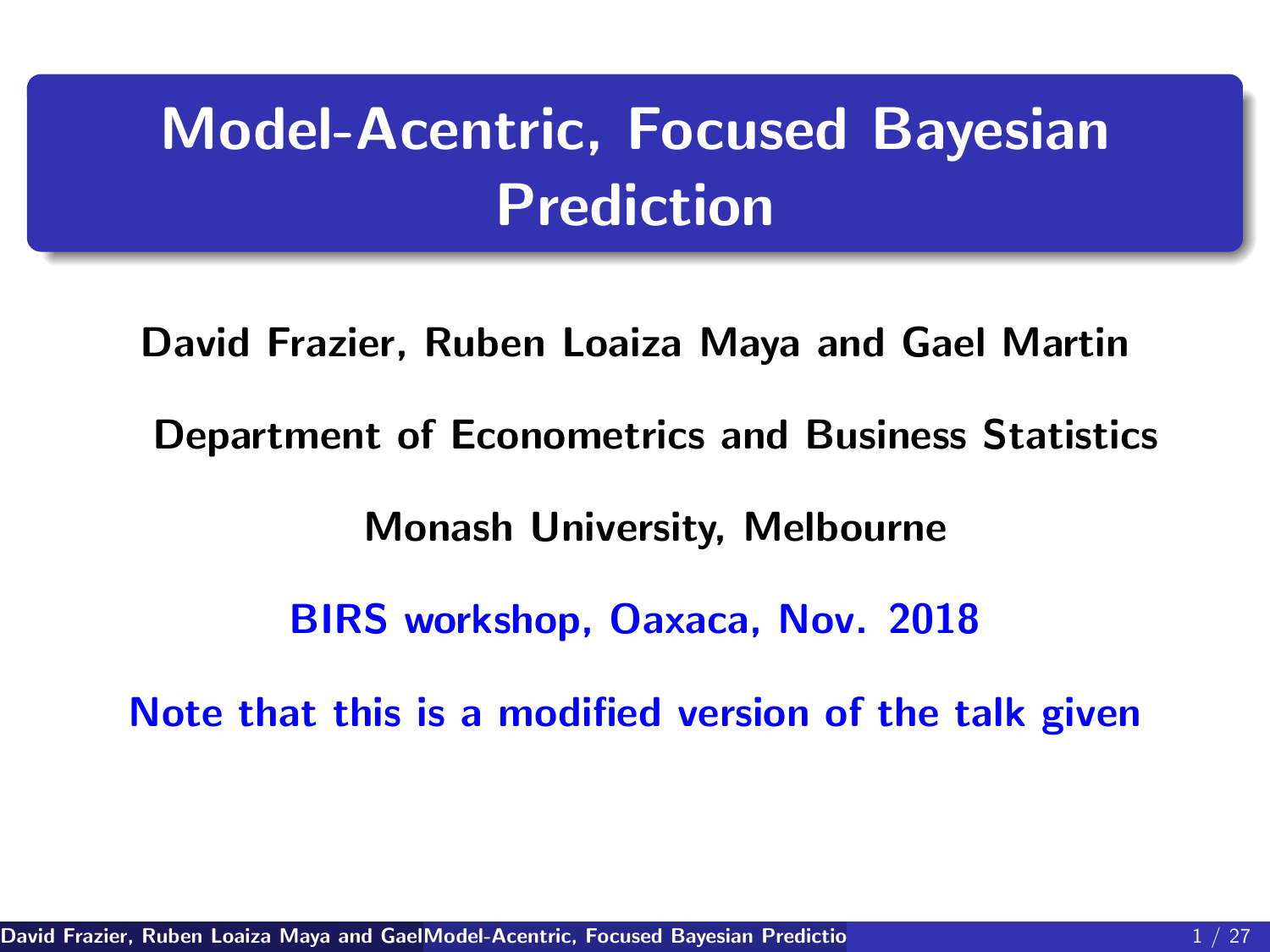# Bayesian Prediction

**•** Distribution of interest is:

$$
p(y_{\mathcal{T}+1}|y_{1:\mathcal{T}}) = \int_{\theta} p(y_{\mathcal{T}+1}, \theta | y_{1:\mathcal{T}}) d\theta
$$
  

$$
= \int_{\theta} p(y_{\mathcal{T}+1} | y_{1:\mathcal{T}}, \theta) p(\theta | y_{1:\mathcal{T}}) d\theta
$$
  

$$
= E_{\theta | \mathbf{y}} [p(y_{\mathcal{T}+1} | y_{1:\mathcal{T}}, \theta)]
$$

- $\bullet$  (Marginal) predictive  $=$  expect. of conditional predictive
- Conditional predictive reflects the assumed DGP
- As does the **posterior**:  $p(\theta|y_{1:T}) \propto p(y_{1:T}|\theta) \times p(\theta)$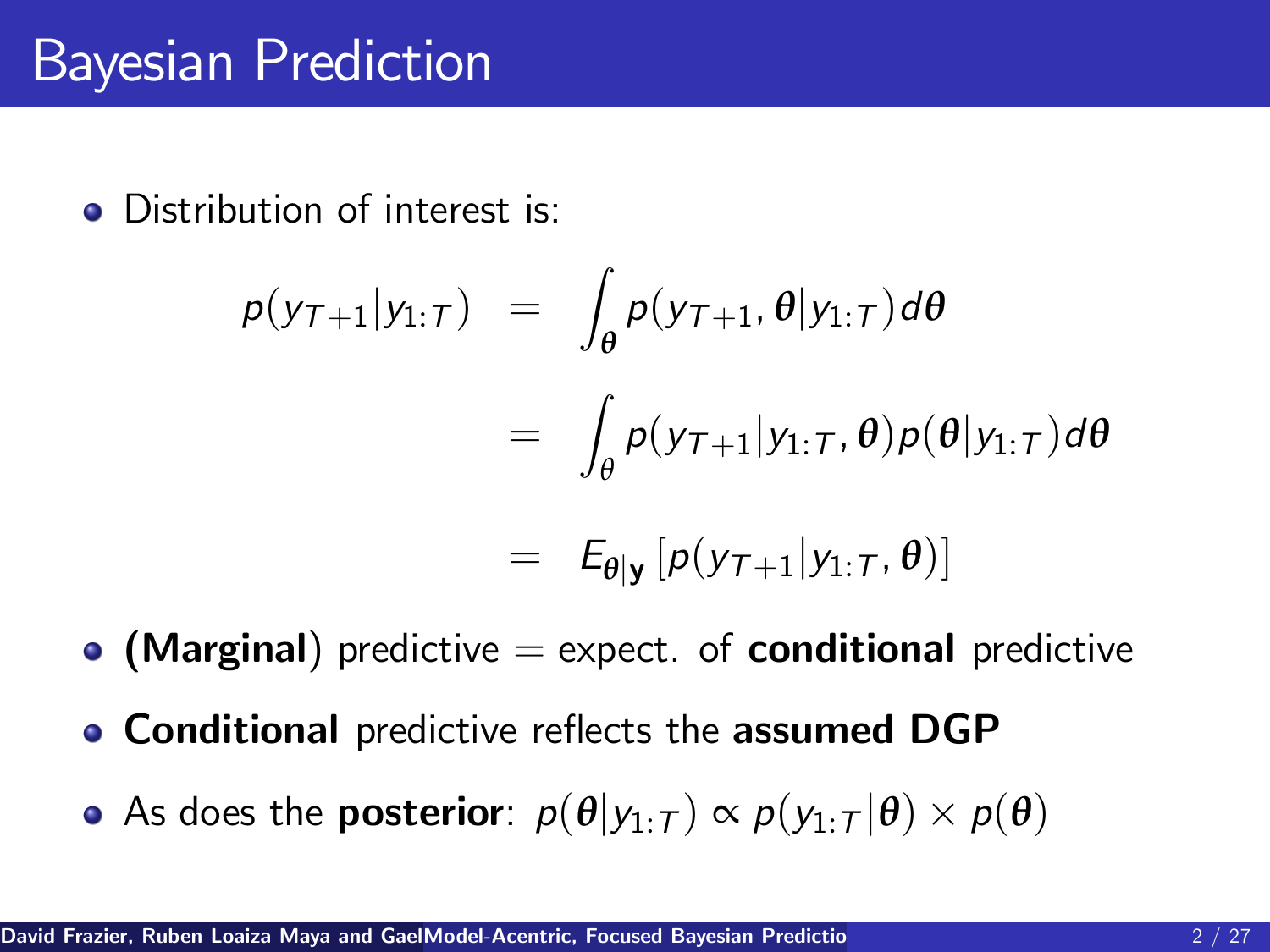# Implementing Bayesian Prediction

- In the usual case where  $E_{\theta|y_{1:T}}\left[ p(y_{\mathcal{T}+1}|y_{1:T},\pmb{\theta})\right]$  cannot be evaluated analytically
- **•** Take M draws from  $p(\theta|y_{1:T})$  (via a Markov chain Monte Carlo algorithm, say)
- And estimate  $p(y_{T+1}|y_{1:T})$  as

**1** either:

$$
\widehat{p}(\mathbf{y}_{\mathcal{T}+1}|\mathbf{y}_{1:T}) = \frac{1}{M}\sum_{i=1}^{M}p(\mathbf{y}_{\mathcal{T}+1}|\mathbf{y}_{1:T},\boldsymbol{\theta}^{(i)})
$$

 $\bullet$  or:  $\widehat{p}(y_{\mathcal{T}+1}|y_{1:T})$  constructed from draws of  $y_{\mathcal{T}+1}^{(i)}$  $T_{7+1}^{(')}$  simulated from  $p(y_{T+1}|y_{1:T}, \theta^{(i)})$ 

- $\bullet$  i.e. MCMC  $\Rightarrow$  exact Bayesian prediction
	- (up to simulation error)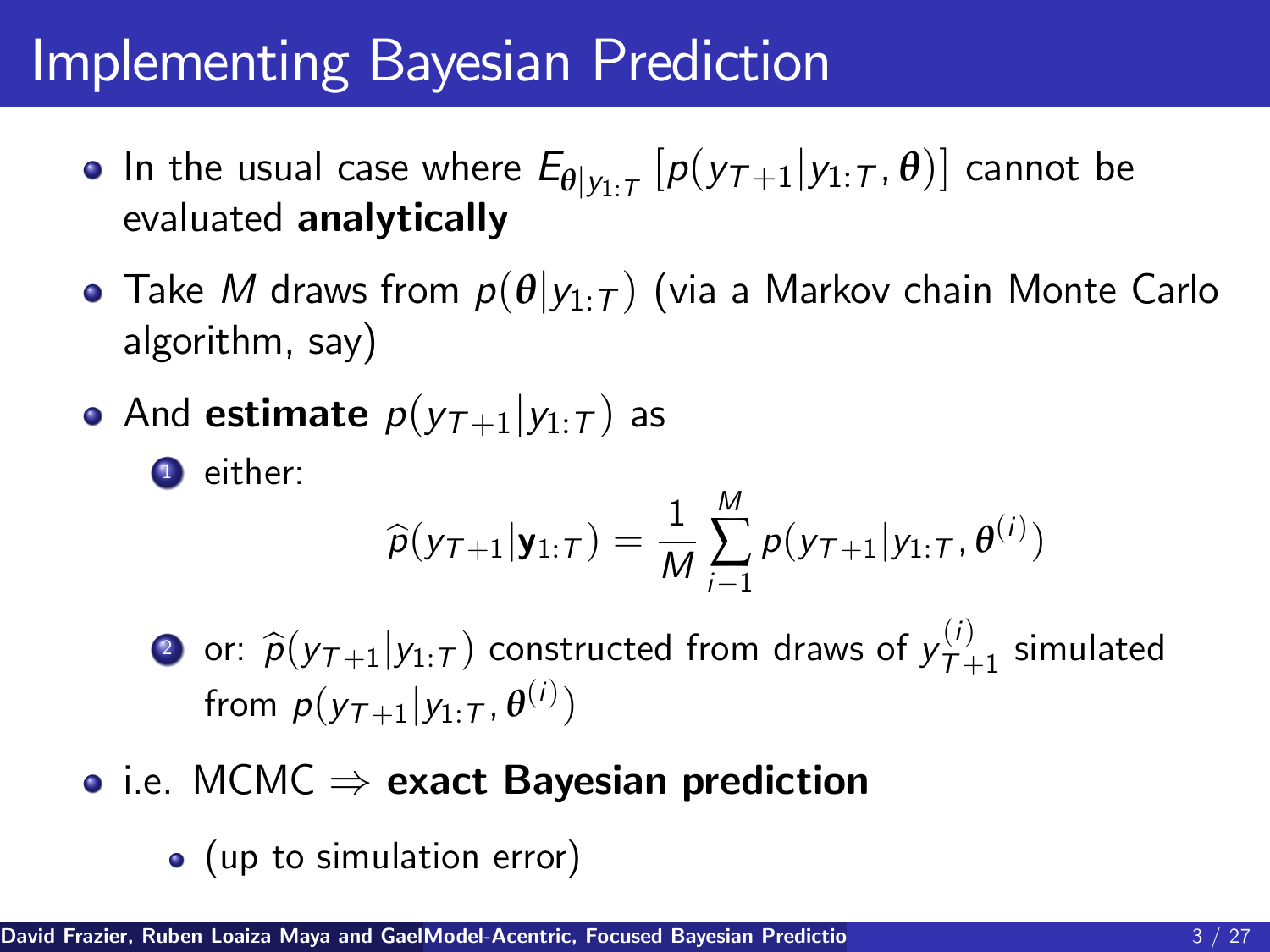### Achilles Heels!

- <sup>1</sup> What happens when we canít generate an MCMC chain because  $p(\theta|y_{1:T})$  is inaccessible?
	- $\bullet \Rightarrow$  exact Bayesian prediction not feasible
	- Frazier, Maneesoonthorn, Martin and McCabe: **"Approximate Bayesian Forecasting", IJF, 2018**
- **2** What happens when we acknowledge that the DGP used to construct  $p(y_{T+1}|y_{1:T})$  misspecified?
	- This impinges on  $p(y_{T+1}|y_{1:T})$  via its two components:

$$
p(y_{\mathcal{T}+1}|y_{1:\mathcal{T}}) = \int_{\theta} p(y_{\mathcal{T}+1}|y_{1:\mathcal{T}}, \theta) p(\theta|y_{1:\mathcal{T}}) d\theta
$$
 and

- The **conditional** predictive:  $p(y_{T+1}|y_{1:T}, \theta)$
- and  $p(\theta | y_{1:T}) \propto p(y_{1:T} | \theta) \times p(\theta)$
- In what sense does  $p(y_{T+1}|y_{1:T})$  remain the gold standard?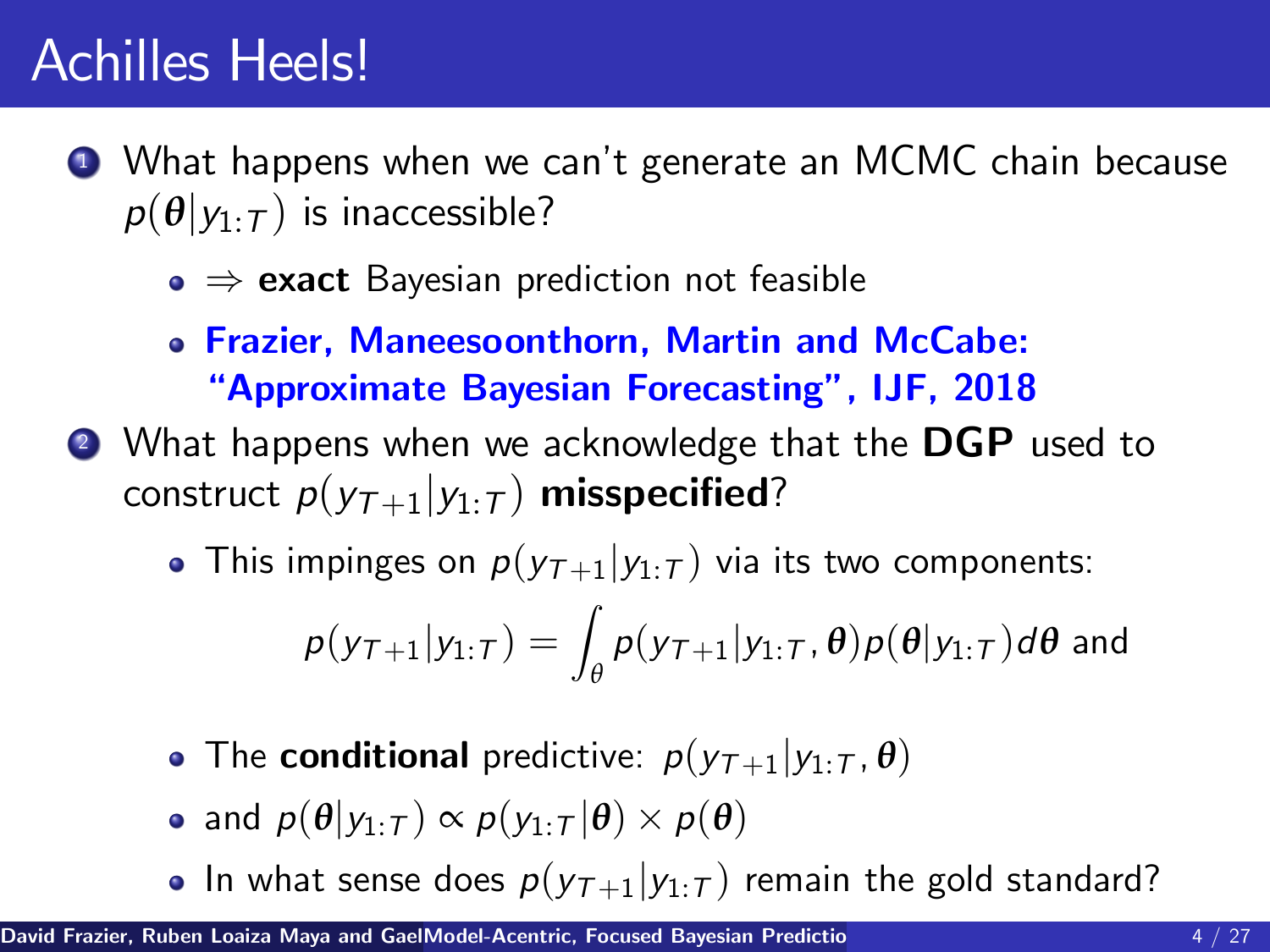# A New Paradigm for Bayesian Prediction

- Appropriate for the realistic setting in which the true DGP is unknown
- The ideas are still evolving!
- Define  $P$  as the class of conditional predictives that we believe **could** have generated the data
- With elements:

$$
P(y_{\mathcal{T}+1}|y_{1:\mathcal{T}},\cdot)\in\mathcal{P}
$$

• where  $P(y_{T+1}|y_1:\tau,\cdot)$  conditions on data:  $y_{1:T}$ , and on some unknowns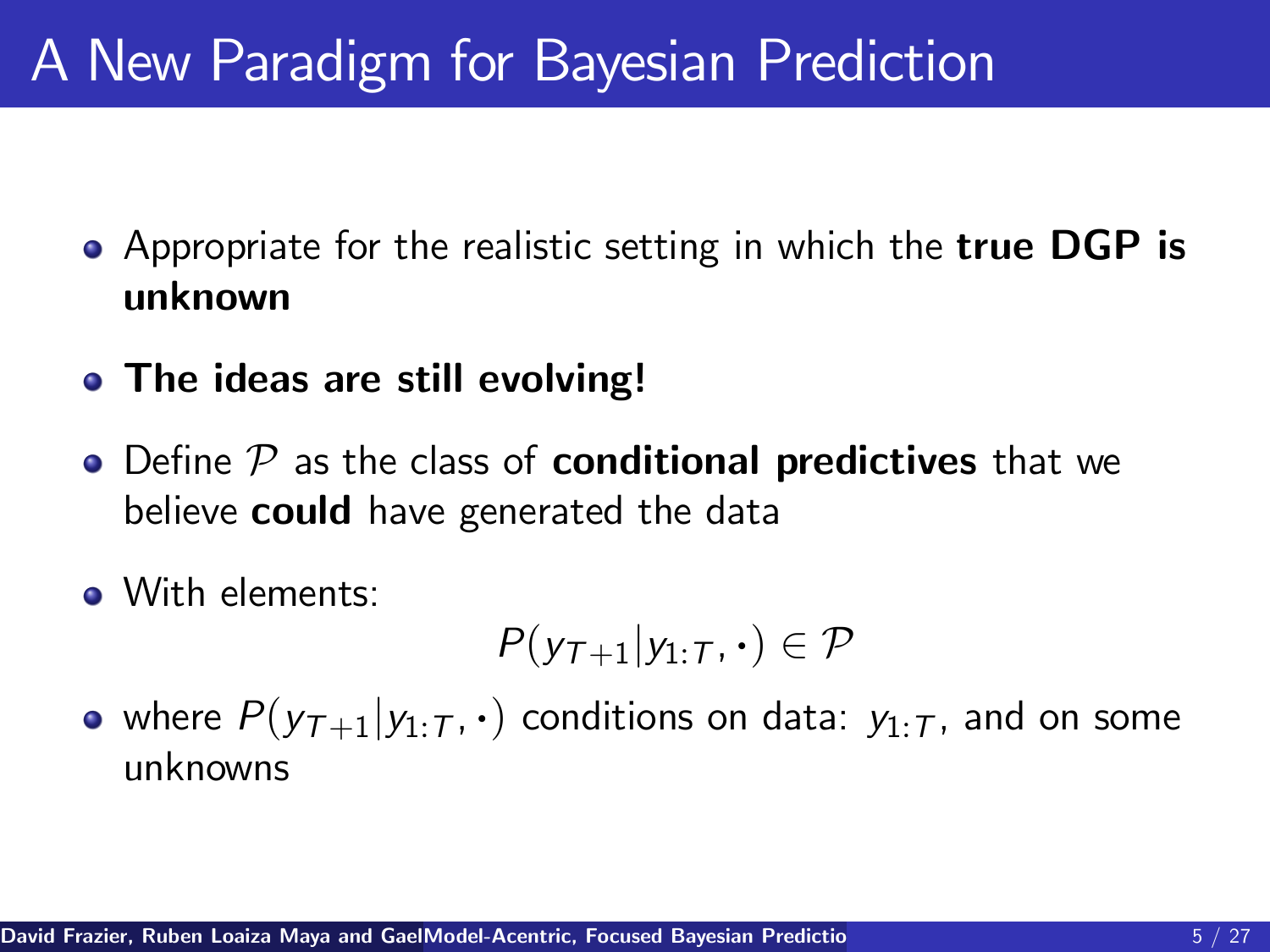### A New Paradigm for Bayesian Prediction

- In principle,  $P$  may be a class of:
	- distributions,  $P(y_{T+1}|y_{1:T}, \theta)$  say, associated with a **given** parametric model
	- weighted combinations of predictives associated with **different** parametric models
	- **o** non-parametric conditional distributions
- Define a prior over the elements of  $\mathcal{P} : \Pi[P(\nu_{\tau+1}|\nu_1\cdot\tau,\cdot)]$
- **The essence** of the idea: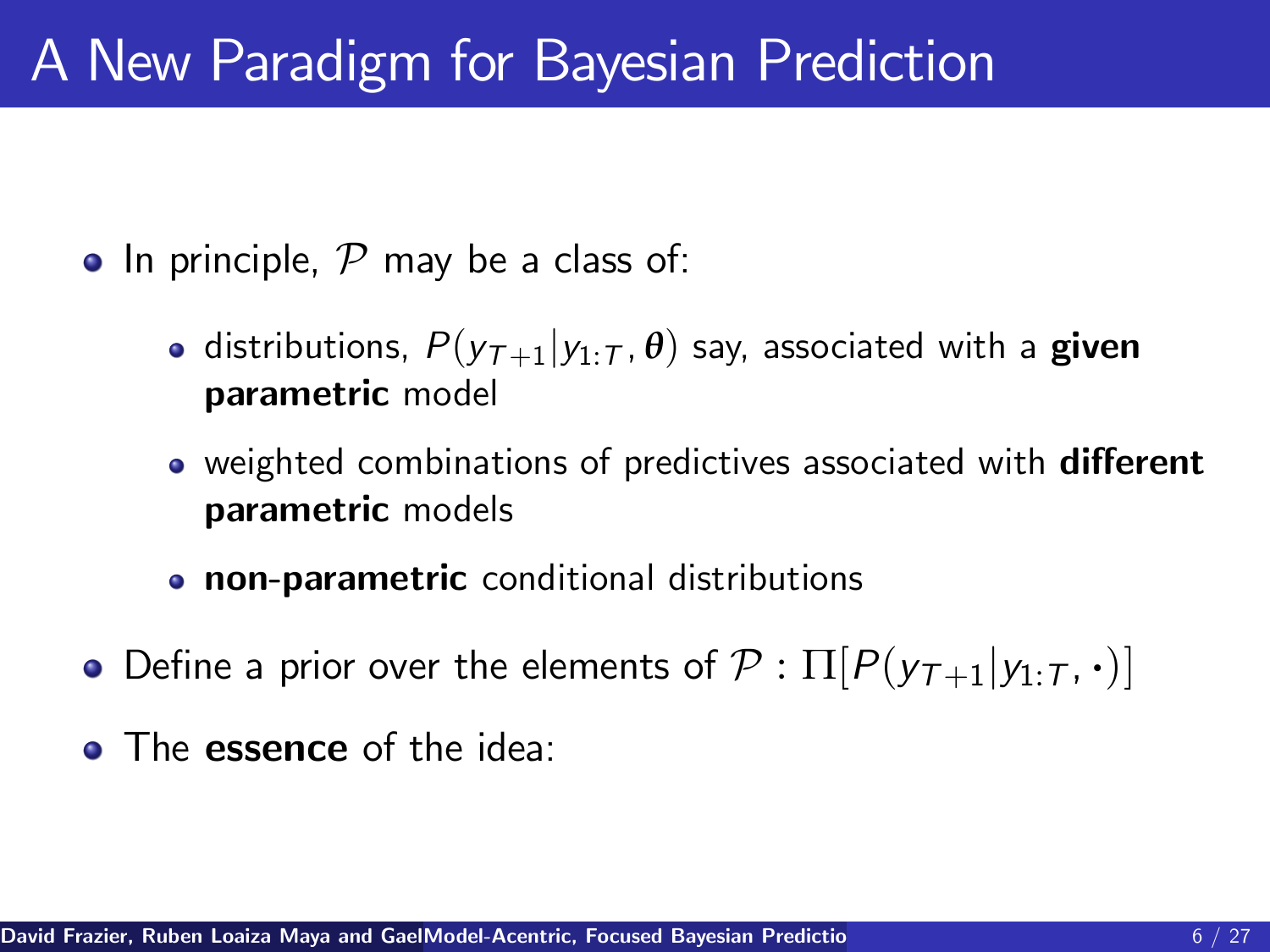O Update the prior:

$$
\Pi[P(y_{\mathcal{T}+1}|y_{1:\mathcal{T}},\boldsymbol{\cdot})]
$$

to a posterior:

$$
\Pi[P(y_{\tau+1}|y_{1:\tau},\cdot)|y_{1:\tau}]
$$

- According to predictive performance over some 'test' set,  $T$
- $\bullet \Rightarrow \Pi[P(\gamma_{T+1}|\gamma_{1:T},\cdot)|\gamma_{1:T}]$  is 'focused' on elements of P with high predictive accuracy  $\Leftrightarrow$  small loss
- Different (problem-specific) measures of loss  $\Rightarrow$  different posteriors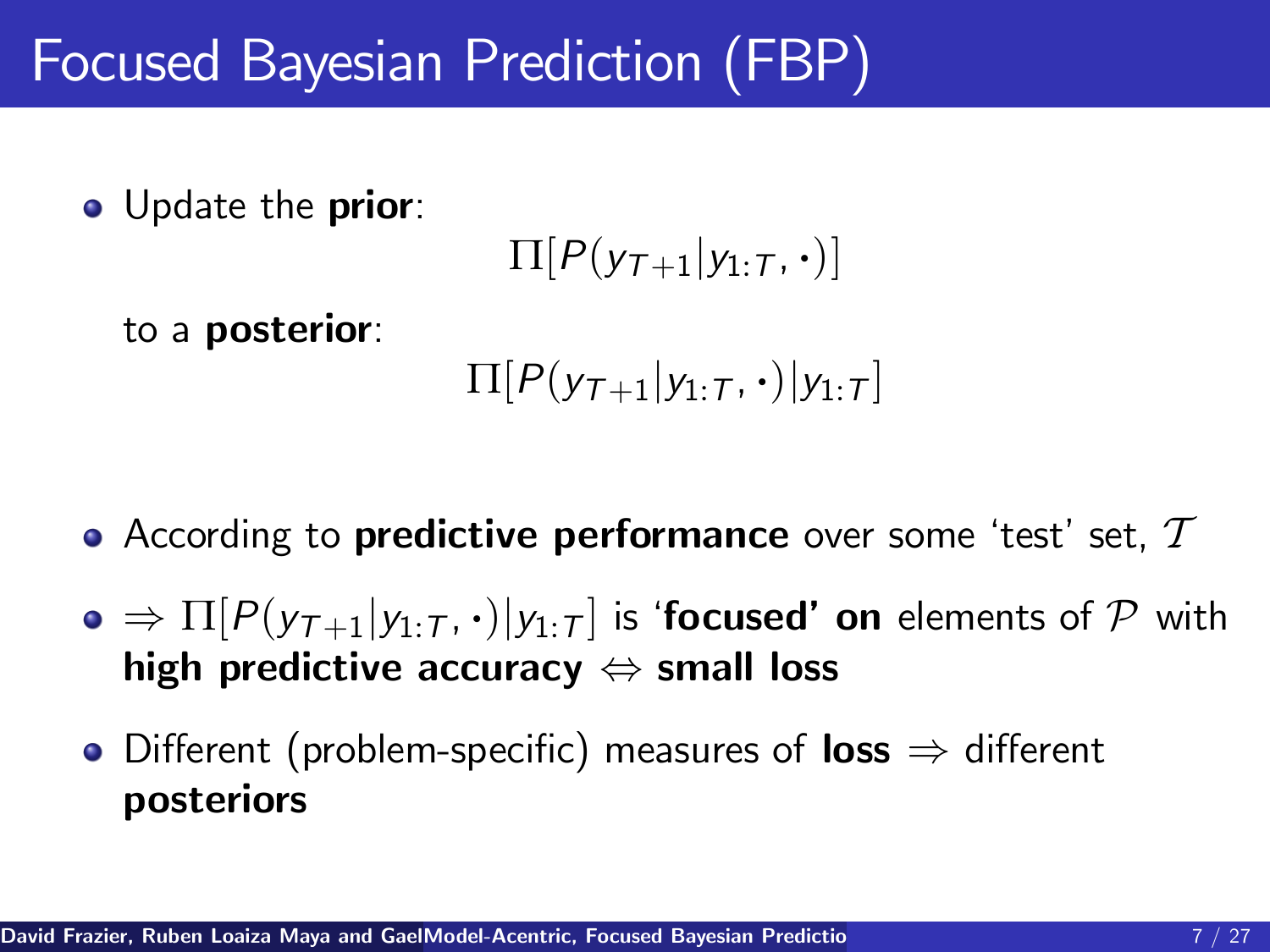- **•** First attempt....
- Define a proper scoring rule:  $S(P(y_{T+1}|y_{1:T},\cdot), y_{T+1})$
- with expectation, under the truth,  $F(y_{T+1}|y_{1:T})$ , as:

$$
\mathcal{S}(P, F) = \mathbb{E}_{F} \left[ S(P(y_{T+1}|y_{1:T}, \cdot), y_{T+1}) \right]
$$

- The map  $P \mapsto -\mathcal{S}(P, F)$  defines a loss function over the models in P
- $\bullet$  Aim is to focus on the elements of  ${\cal P}$  that minimize this loss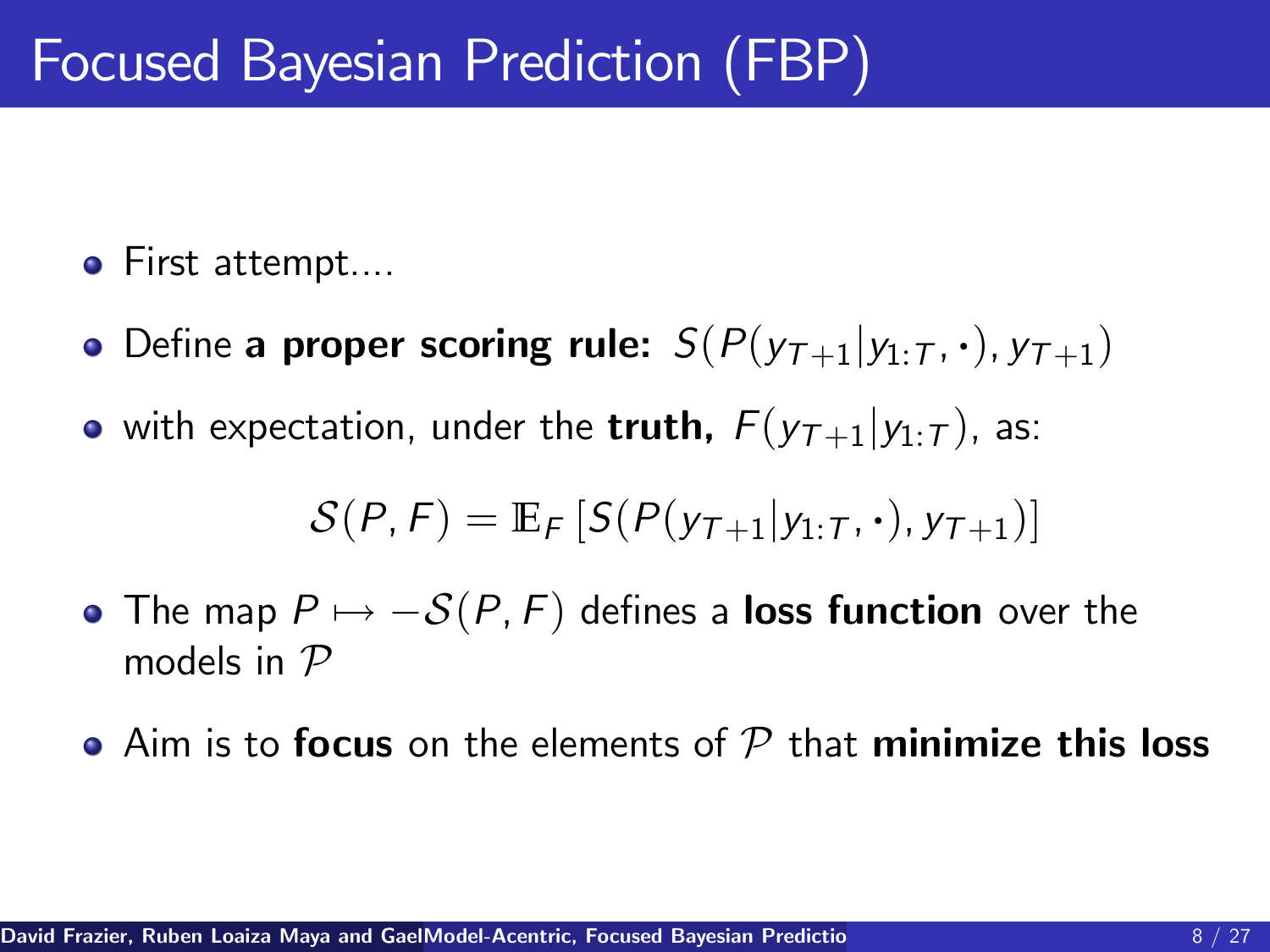- Partition the sample:  $y_1, y_2, ..., y_T$  into:
	- A **training** set:  $\mathcal{D} = \{y_t; 1 \le t \le \tau\}$
	- A test set:  $\mathcal{T} = \{y_t; \tau + 1 \le t \le \tau + n = \mathcal{T}\}\$
- **Fit** P on  $\mathcal{D} \Rightarrow P(y_{t+1}|y_{1:t}, \cdot)$  (when necessary)
- Use  $T$  (and expanding  $D$ ) to compute:

$$
S_n(P, F) = \frac{1}{n} \sum_{i=0}^{n-1} S(\widehat{P}(y_{(\tau+i)+1} | y_{1:(\tau+i)}, \cdot), y_{(\tau+i)+1})
$$

• as an estimate of  $S(P, F)$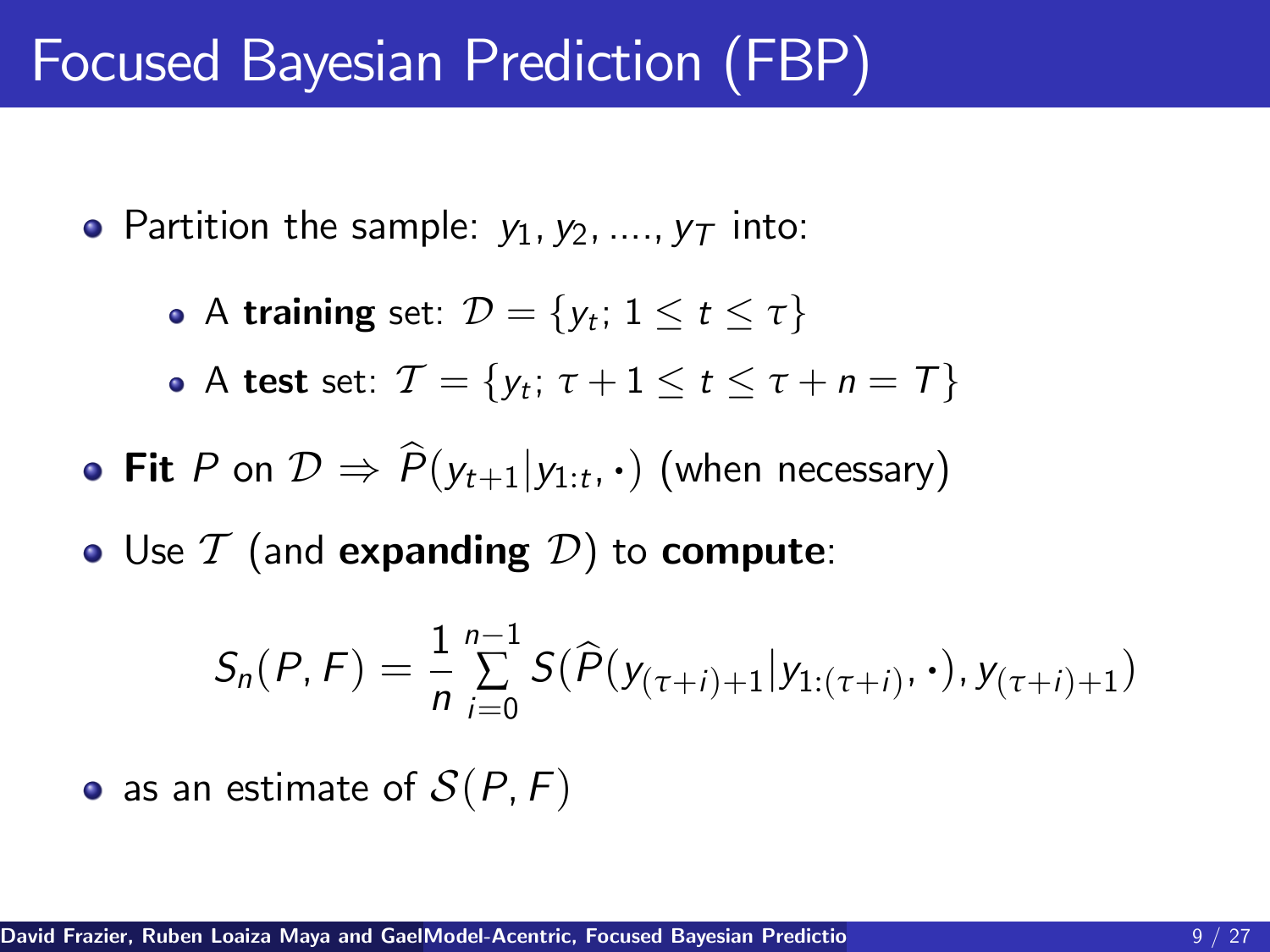• Using short-hand:

$$
P = P(y_{T+1}|y_{1:T},\cdot) \in \mathcal{P};\ F = F(y_{T+1}|y_{1:T});
$$

#### Simplest form of FBP Algorithm:

\n- 1. Draw 
$$
P^i
$$
 from  $\Pi[P]$ ,  $i = 1, 2, ..., N$
\n- 2. Compute  $\hat{P}^i$  using  $\mathcal D$  and  $P^i$
\n- 3. Compute  $s = S_n(\hat{P}^i, F)$  over test set  $T$
\n- 3. For each  $i = 1, 2, ..., N$  accept  $\hat{P}^i$  if  $s \geq \varepsilon_n$
\n

• Different choices for  $\varepsilon_n \Rightarrow$  different **aversion to loss**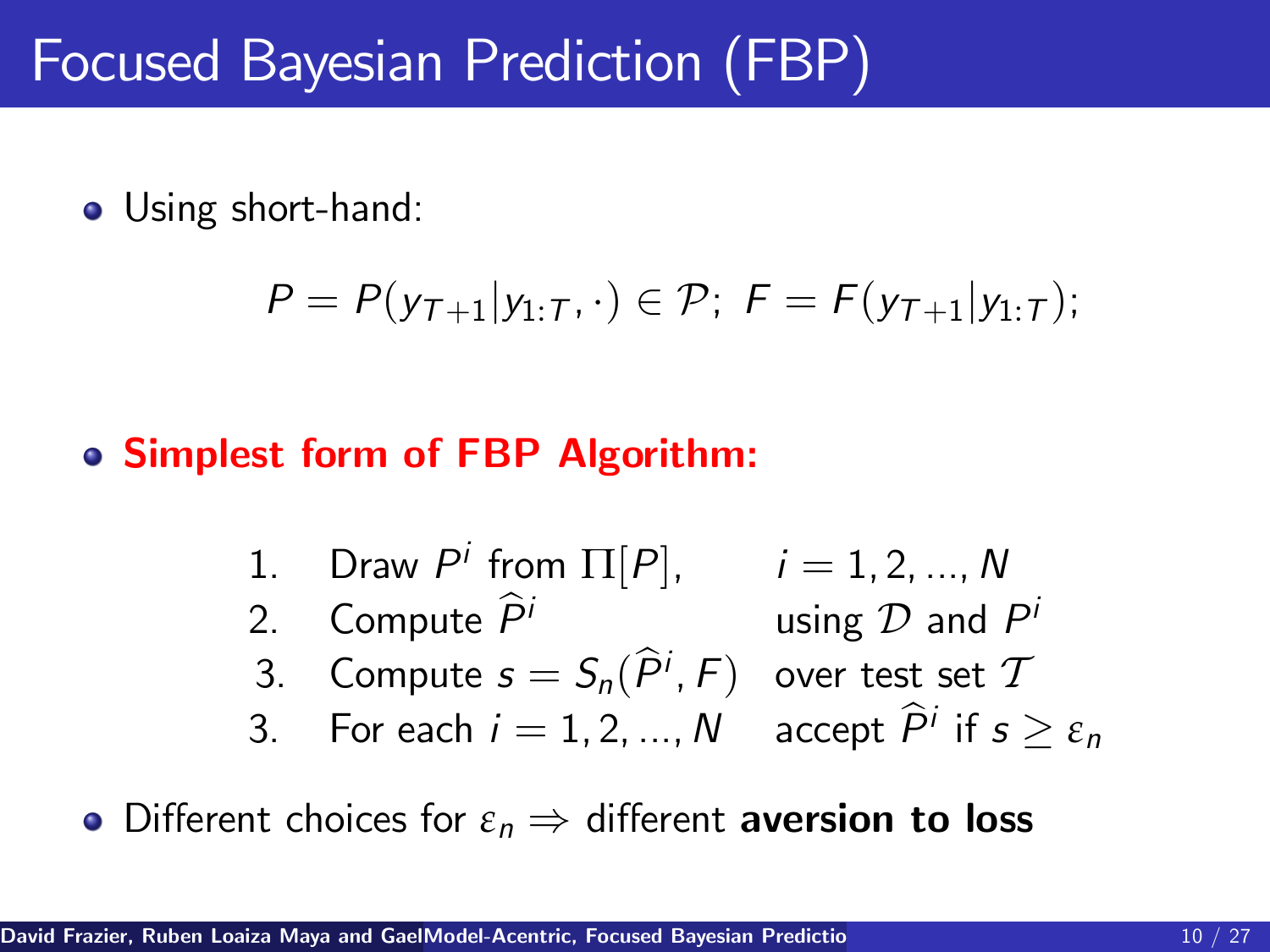# Focused Bayesian Prediction

- This likelihood-free algorithm produces *i.i.d.* draws from a **'posterior'** for P, **given**  $y_{1:T} : \Pi_{\varepsilon_n}[P|y_{1:T}]$
- o where the replacement of a likelihood function with an alternative loss function
- And hence the use of 'posterior'
- Is similar in spirit to Bissiri et al. (JRSS(B), 2016):
- "A general framework for updating belief distributions"
- But applied to **prediction** rather than **inference**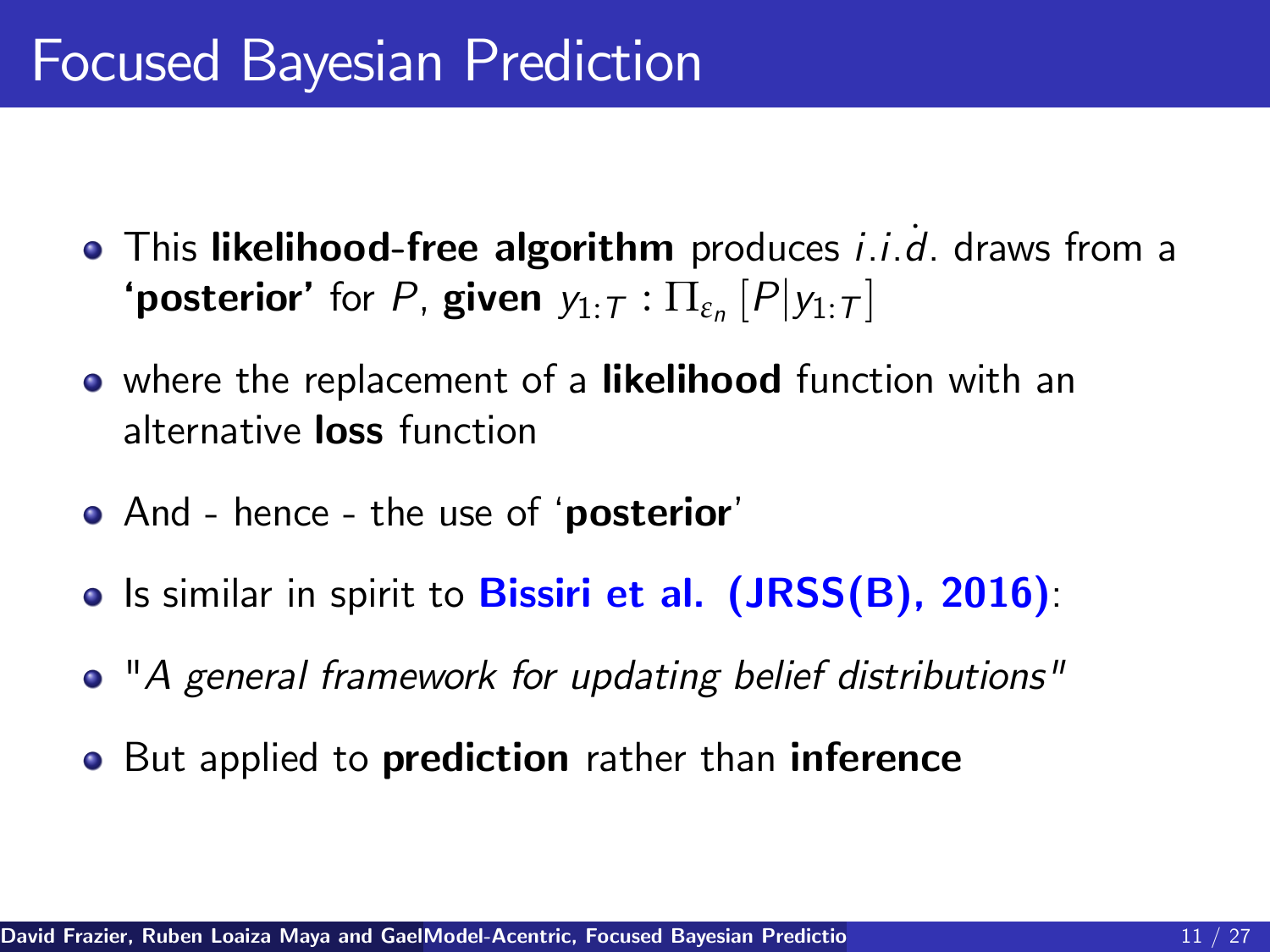- Further refinements certainly possible
- E.g. via addition of an approximate Bayesian computation (ABC) step
- $\Rightarrow$  draws  $P^i$  (s.t.  $s \geq \varepsilon_n$ ) are **weighted** according to their ability to produce simulated values  $(z_{T+1})$  that 'match' the **observed** values  $(y_{T+1})$  in test period
- according the given score (or loss)
- or, maybe, according to an **additional score** (or loss)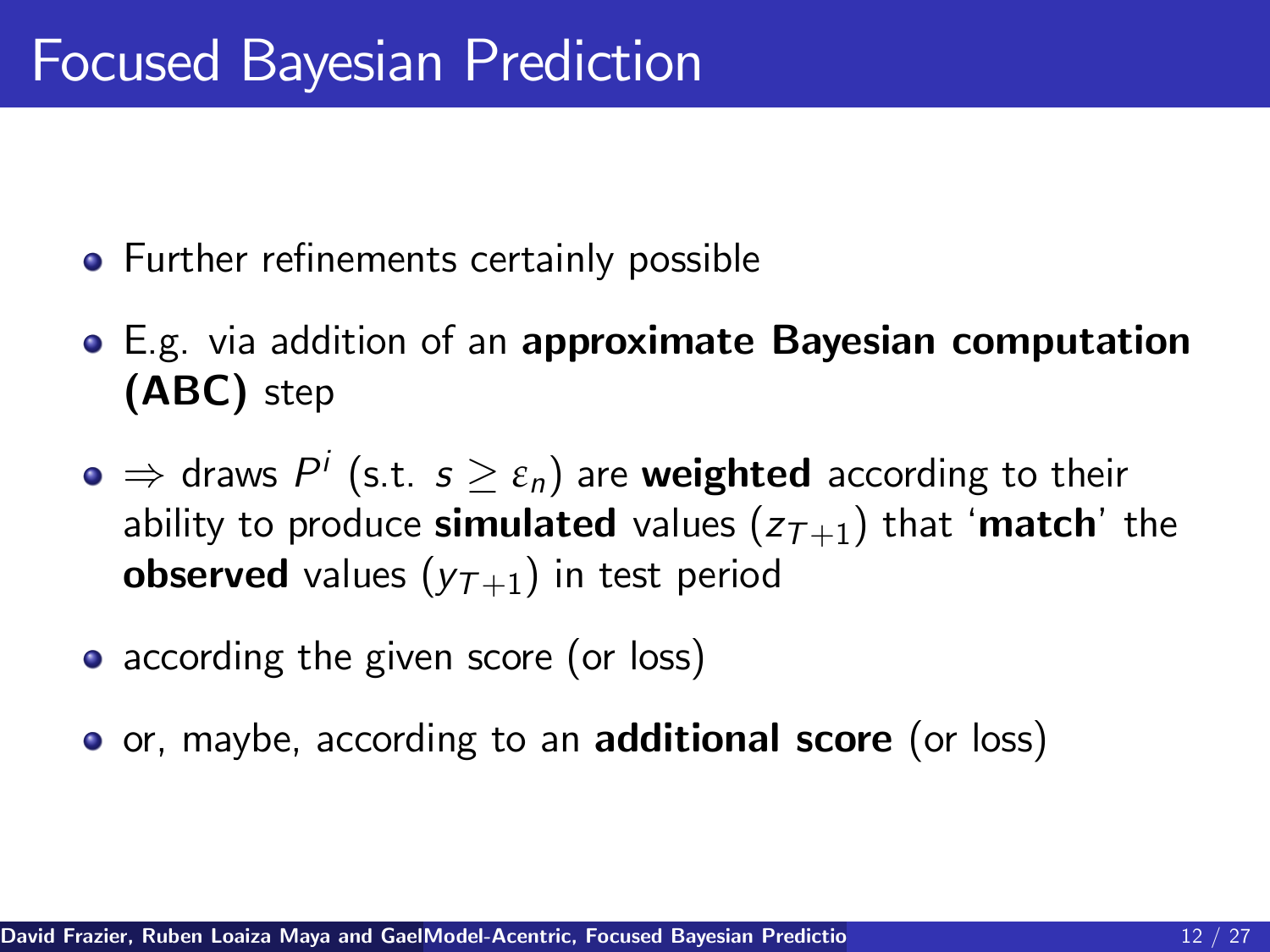- **Theorem 1: 'Posterior' Concentration:**
- Define:

$$
P^* = \arg\max_{P \in \mathcal{P}} \mathcal{S}(P, F) \text{ with } \varepsilon^* = \mathcal{S}(P^*, F)
$$

For  $\varepsilon_n \to \varepsilon^*$ ;  $\delta_n \to 0$  (and under other conditions):  $\Pi_{\varepsilon_n}[|\mathcal{S}(P, F) - \mathcal{S}(P^*, F)| > \delta_n|y_{1:T}] \underset{n \to \infty}{\to} 0$ 

 $\bullet \Rightarrow$  distribution of the expected score of  $P \in \mathcal{P}$  concentrates **onto** the **maximum** expected score possible under F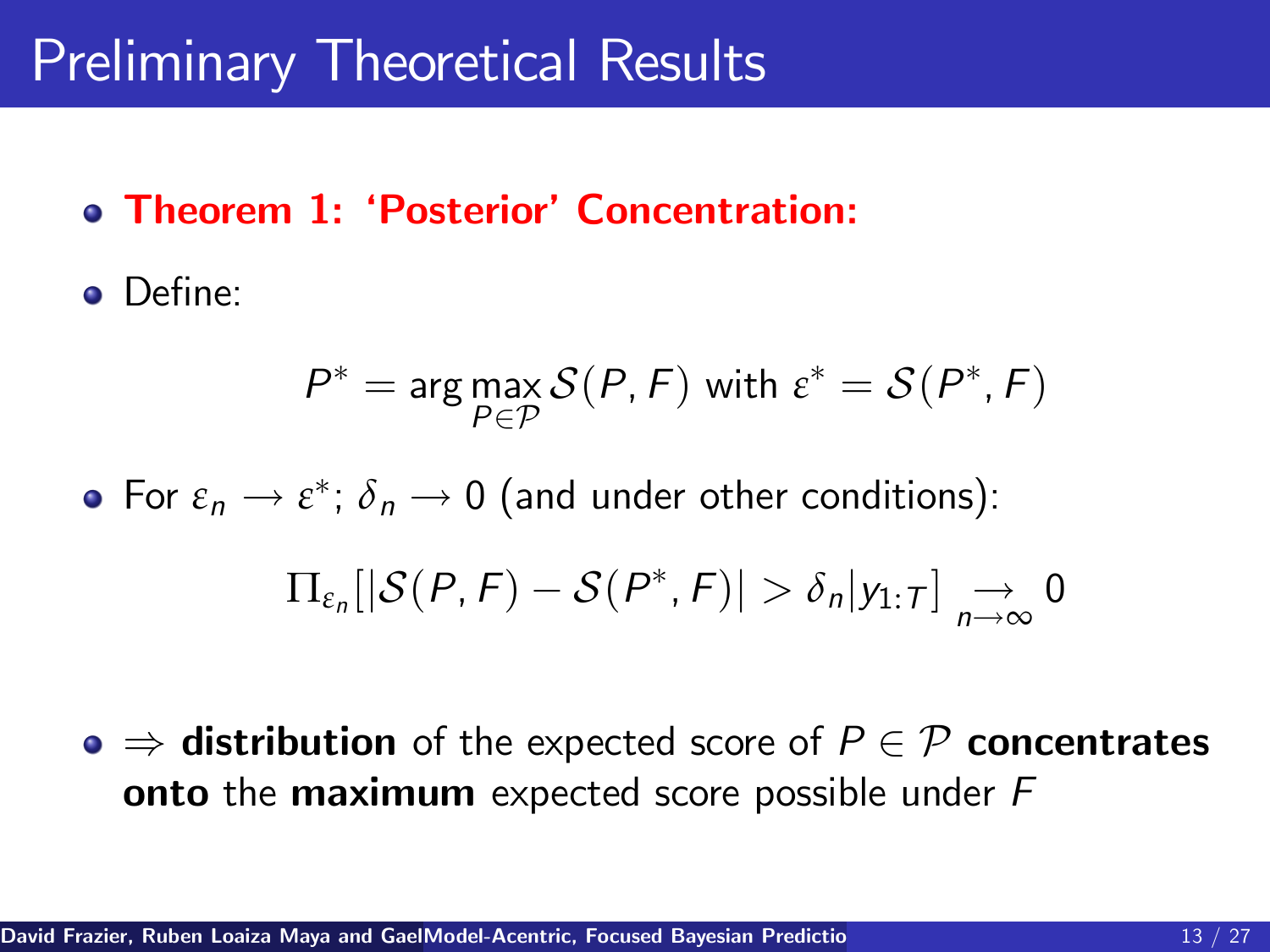• 'Posterior' concentration (in terms of  $P$ ) would then be defined as:

$$
\Pi_{\varepsilon_n}[\rho(P,P^*)] > \delta_n|y_{1:T}] \underset{n \to \infty}{\to} 0
$$

- For some functional metric, *ρ*, (like total variation)
- $\bullet \Rightarrow$  posterior of P concentrates onto element of P that:
- maximizes the expected score  $\Leftrightarrow$  minimizes loss in  $\mathcal P$
- Proof on the drawing board.....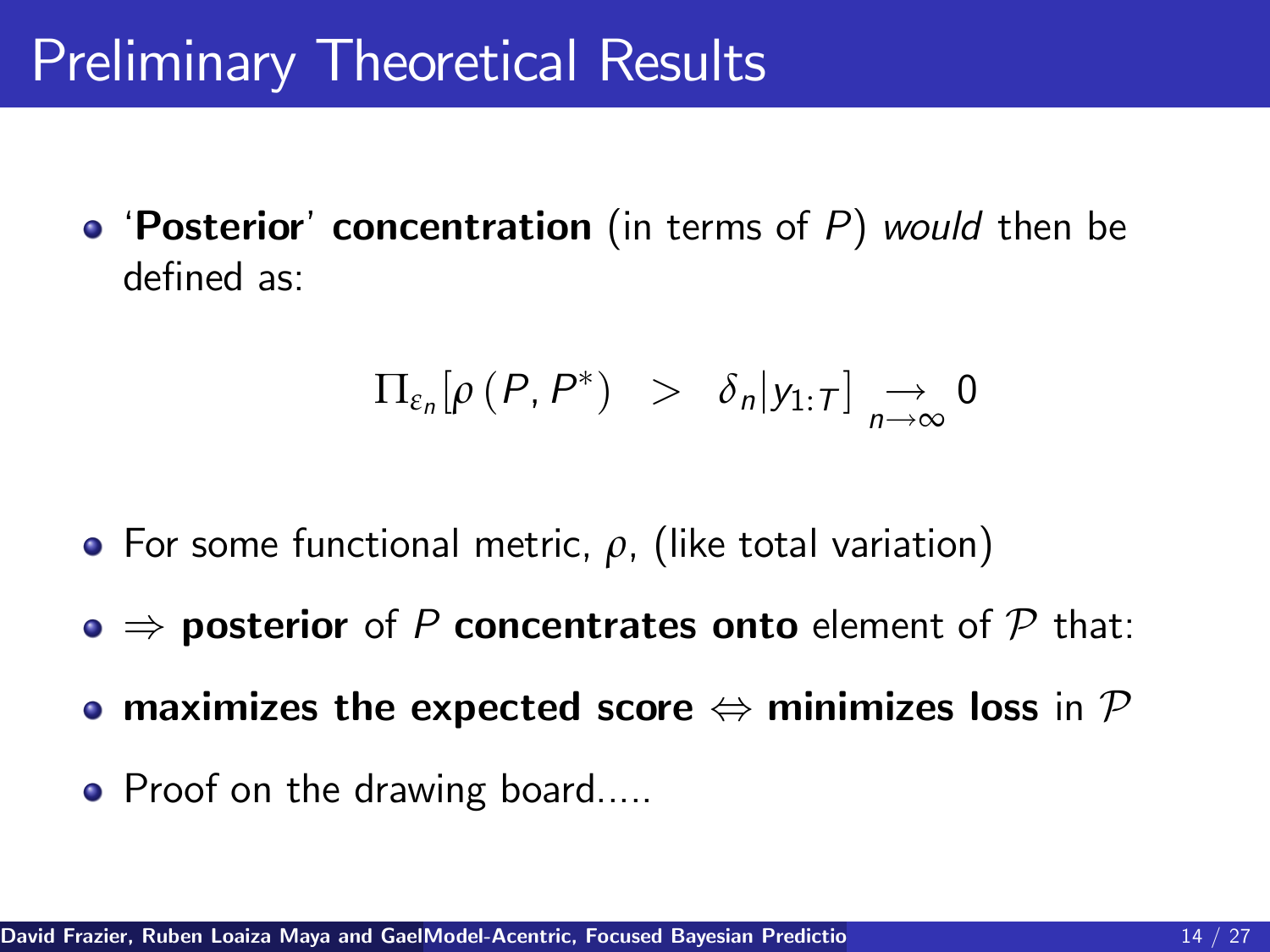- So the distribution of  $\mathcal{S}(P, F)$  concentrates onto  $\mathcal{S}(P^*, F)$
- $(\Rightarrow$  'loosely speaking' that  $P$  concentrates onto  $P^*)$
- with  $P^\ast$  determined by the choice of score (or loss) function, the choice of  $P$ , and by the **true**  $F$
- $\bullet$  How does the 'posterior' of P relate to the true F?

DeÖne:

$$
E_{\varepsilon_n}[P|y_{1:T}] = \int_{\mathcal{P}} P d\Pi_{\varepsilon_n}[P|y_{1:T}]
$$

 $=$  the 'posterior' mean of P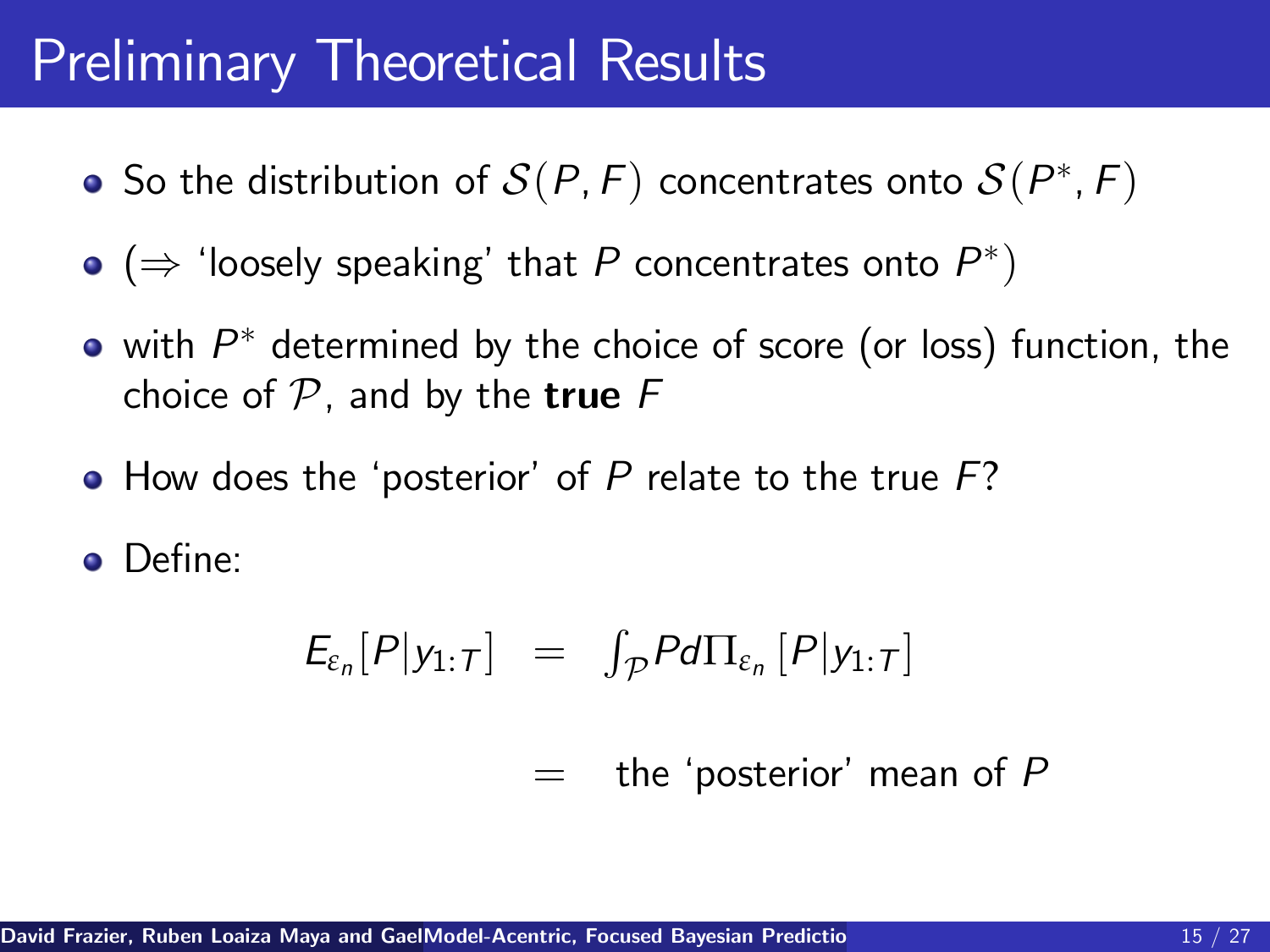- **Theorem 2: Predictive Merging.** As  $n \to \infty$  and  $\varepsilon_n \to \varepsilon^*$
- (a) If  $F \in \mathcal{P}$  (i.e. when the **true predictive** is in the class) we **do** recover it:  $\rho_{\tau V}^2$  ( $E_{\varepsilon_n}[P|y_{1:T}], F$ )  $\underset{n\to\infty}{\to} 0$ 
	- i.e. (squared) total variation distance of  $E_{\varepsilon_n}[P|y_{1:T}]$  from the true predictive  $\rightarrow 0$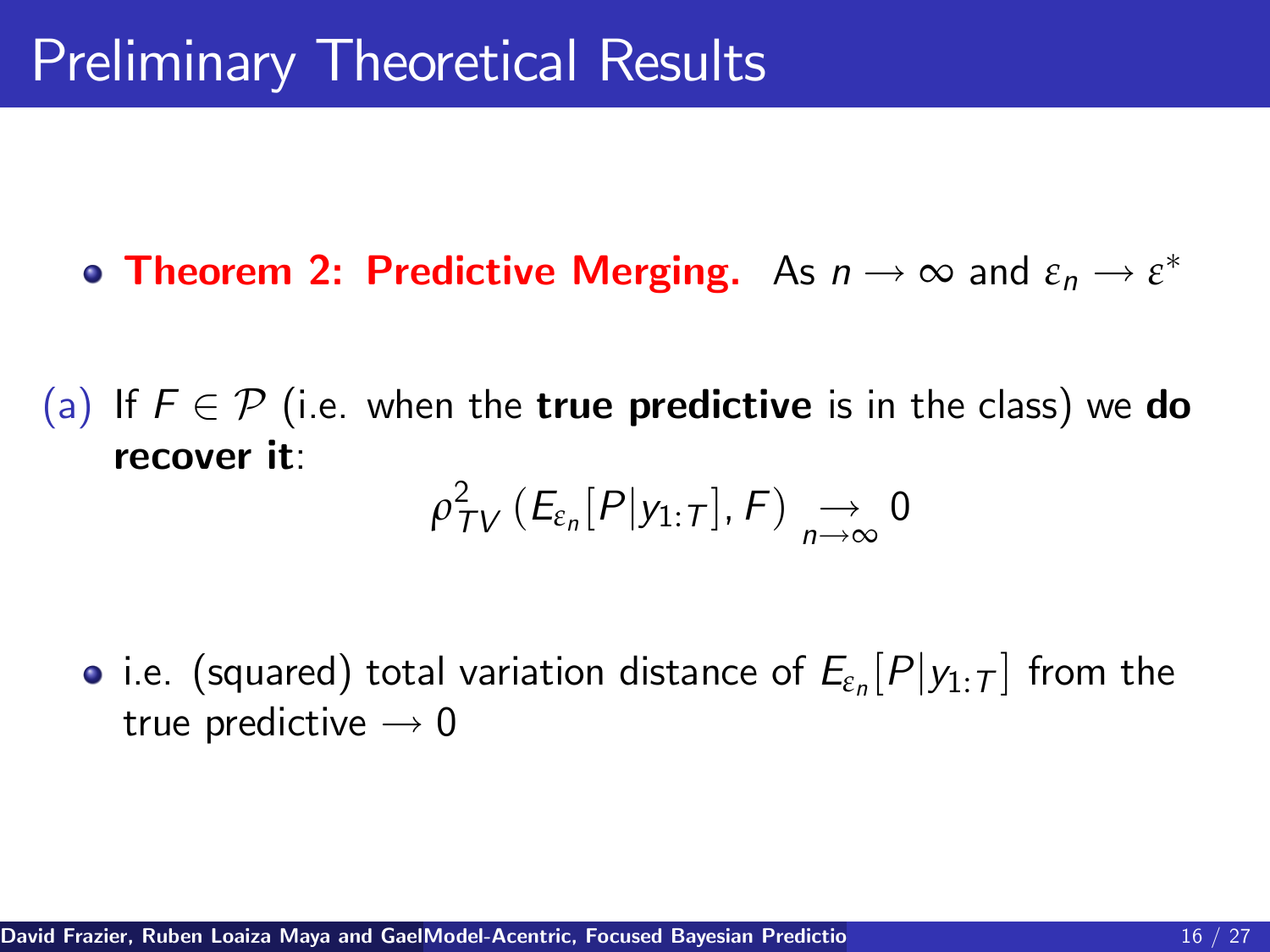- **Theorem 2: Predictive Merging.** As  $n \to \infty$  and  $\varepsilon_n \to \varepsilon^*$
- (b) If  $F \notin \mathcal{P}$  (so under **mis-specification**):

$$
\lim_{n\to\infty} \rho_{TV}\left(E_{\varepsilon_n}[P|y_{1:T}],F\right) \leq 2\rho_{\text{Hellinger}}(P^*,F)
$$

- $P^{\ast} =$  predictive distribution that maximizes the expected score  $\Leftrightarrow$  is closest to F in this sense
- $\Rightarrow$  the bound is the (H) distance between  $F$  and the  $P^*$  that is closest to  $F$  in this score
- Actual magnitude of the bound is (of course) affected by  $P$ and the chosen score (or loss)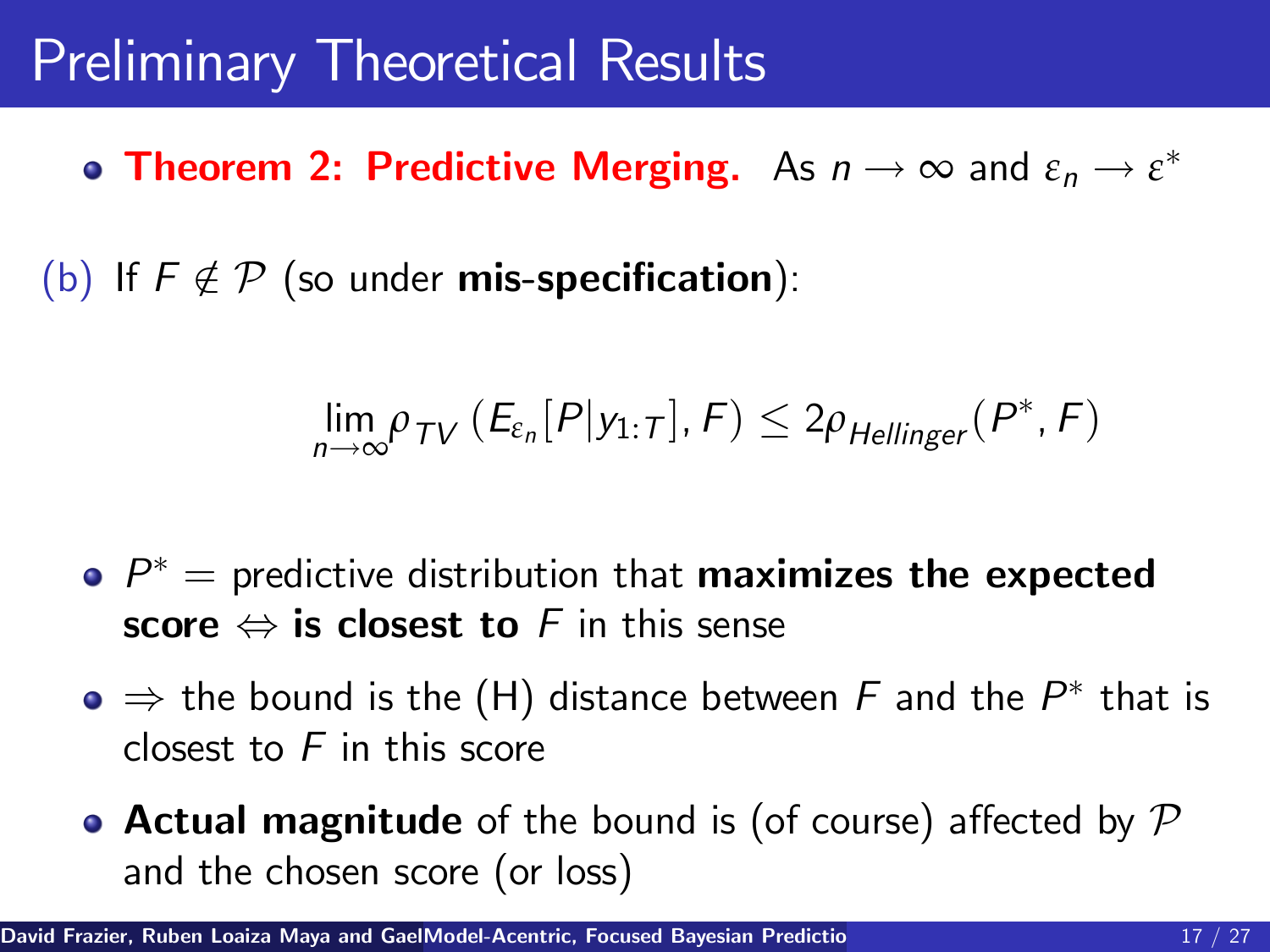#### Illustrative Example 1: Financial Asset Return

- Let  $\ln S_t = \log$  of an asset price
- **•** Let P define a class of **parametric predictives**, P<sub>θ</sub>, associated with a stochastic volatility model

$$
d \ln S_t = \sqrt{V_t} dB_t^S
$$
  

$$
dV_t = (\theta_1 - \theta_2 V_t) dt + \theta_3 \sqrt{V_t} dB_t^V
$$

- with  $\boldsymbol{\theta} = (\theta_1, \theta_2, \theta_3)'$
- The true DGP, F, is a stochastic volatility model with random jumps:

$$
d \ln S_t = \sqrt{V_t} dB_t^S + \underbrace{Z_t dN_t}_{= g(\theta_{0,4}, \theta_{0,5}....)}
$$

$$
dV_t = (\theta_{0,1} - \theta_{0,2} V_t) dt + \theta_{0,3} \sqrt{V_t} dB_t^V
$$

$$
\theta_0 = (\theta_{0,1}, \theta_{0,2}, \theta_{0,3}, ...) = \text{true parameter (vector)}
$$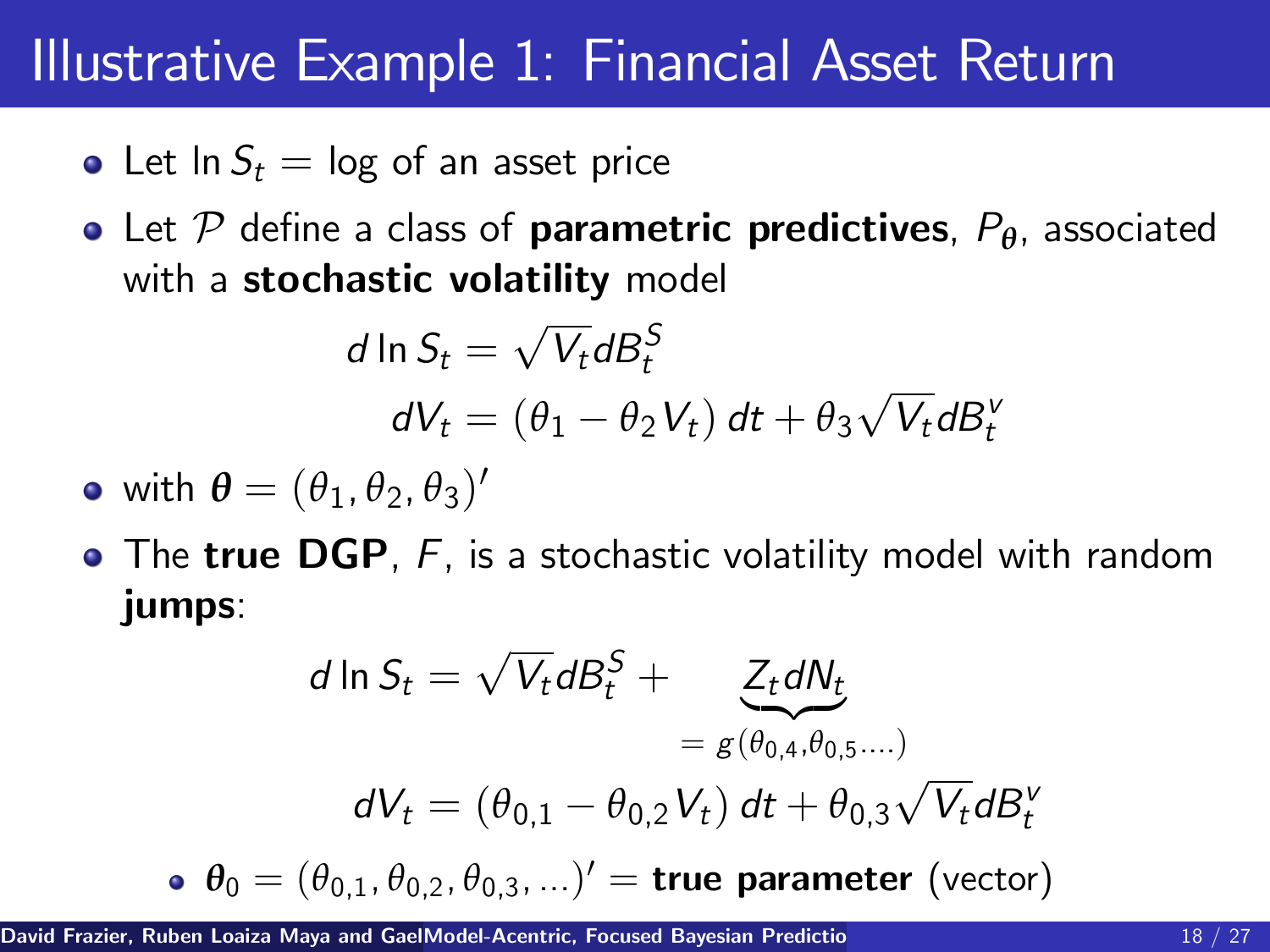#### Exact but mis-specified predictive?

• If we were to simply adopt the (implied) mis-specified SV model for

 $y_t = \ln S_t - \ln S_{t-1} =$  return at time t

- and produce the conventional exact Bayesian predictive:  $p(y_{T+1}|y_1|\tau)$
- What would we find?
- $p(\boldsymbol{\theta}|y_{1:T})$  (under regul.) concentrates onto **pseudo-true**  $\boldsymbol{\theta}$ ,  $\boldsymbol{\theta}^*$
- where *θ* is close to *θ*<sup>0</sup> (in KL-based sense)

$$
\bullet \Rightarrow
$$

$$
\lim_{T\to\infty}p(y_{T+1}|y_{1:T})=p(y_{T+1}|y_{1:T},\theta^*)=what?
$$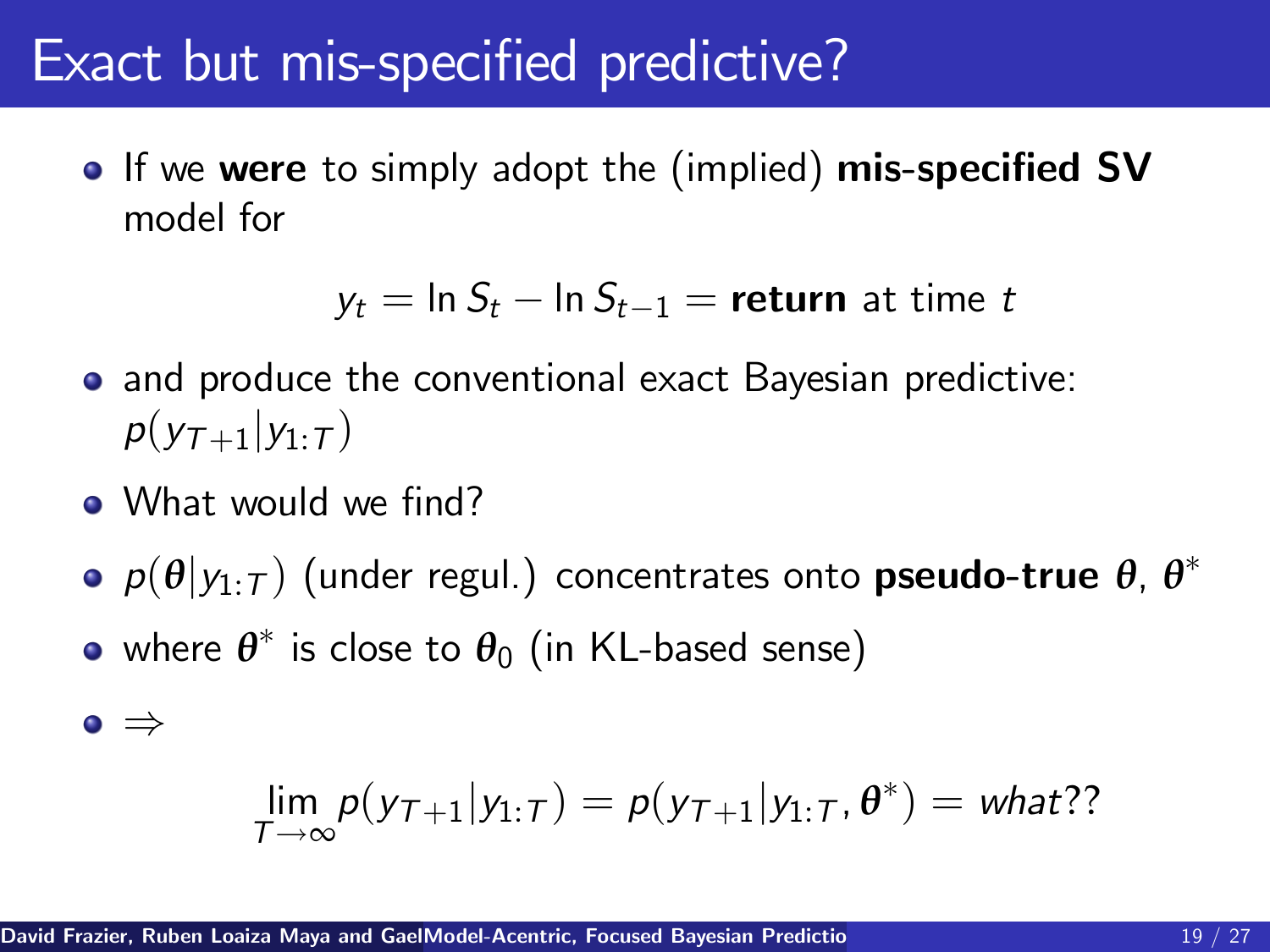- $\bullet$  P is misspecified
- $\theta^* \neq \theta_0$
- Minimizing KL divergence  $\equiv$  maximizing log score in sample
- No guarantee of *out-of-sample* performance
- In particular, with respect to some other score/loss
- FBF ensures (in principle) accurate out-of-sample performance according to any given score/loss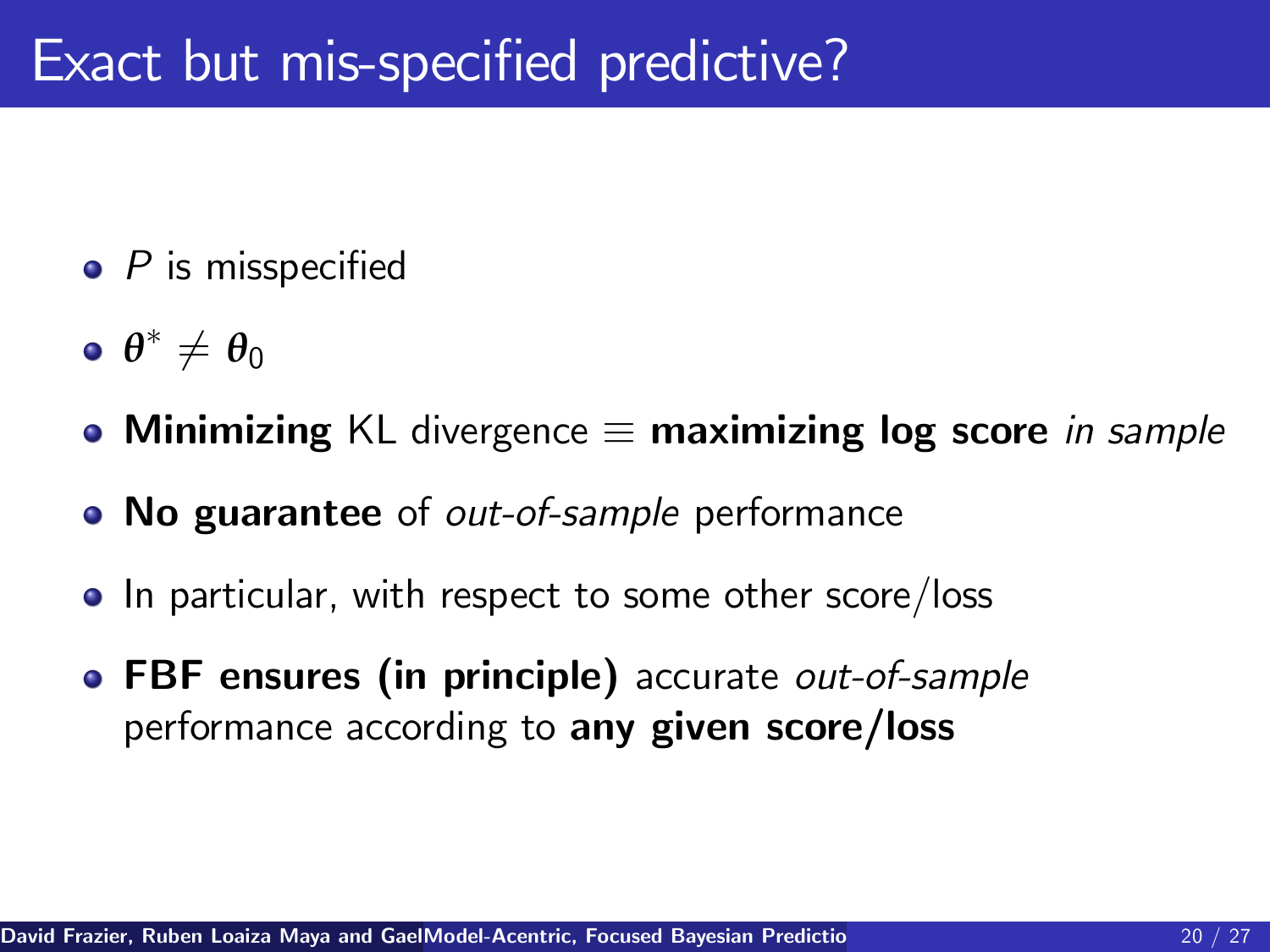# Focused Bayesian Prediction

- **Five** loss functions considered:
	- Three scores:
		- **1** Log score
		- 2 Continuous rank probability score (CRPS)
		- <sup>3</sup> CRPS for lower tail (appropriate for a financial return)
	- Two 'auxiliary predictive'-based losses
	- Adopting the flavour of **auxiliary model-based** ABC
	- Drovandi et al. (2011, 2015, 2018); Creel and Kristensen (2015); Drovandi (2018); Martin, McCabe, Frazier, Maneesoonthorn and Robert (2018)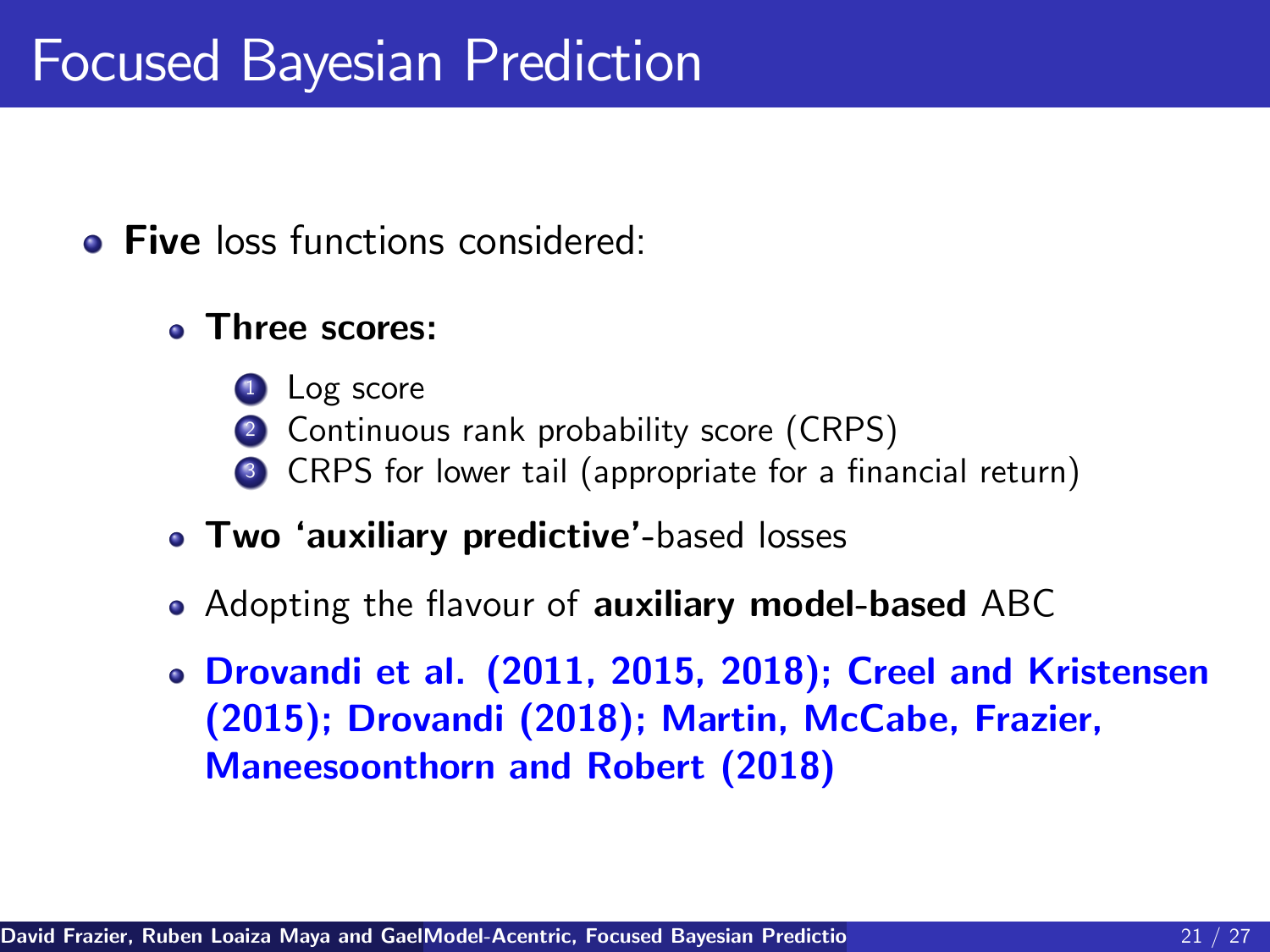- What do we know about **prediction**?
- **Simple parsimoneous** models often forecast better than complex, highly parameterized (but incorrect) models....
- $\bullet \Rightarrow$  Pick a simple parsimoneous 'auxiliary predictive':  $q(y_{\tau+1}|y_1,\tau,\beta)$
- And **select**  $p(y_{\mathcal{T}+1}|y_{1:\mathcal{T}}, \theta^i)$  (from  $\mathcal{P}$ ) such that their predictive performance closely **matches** that of  $q(y_{T+1}|y_1;\tau,\beta)$  over the test period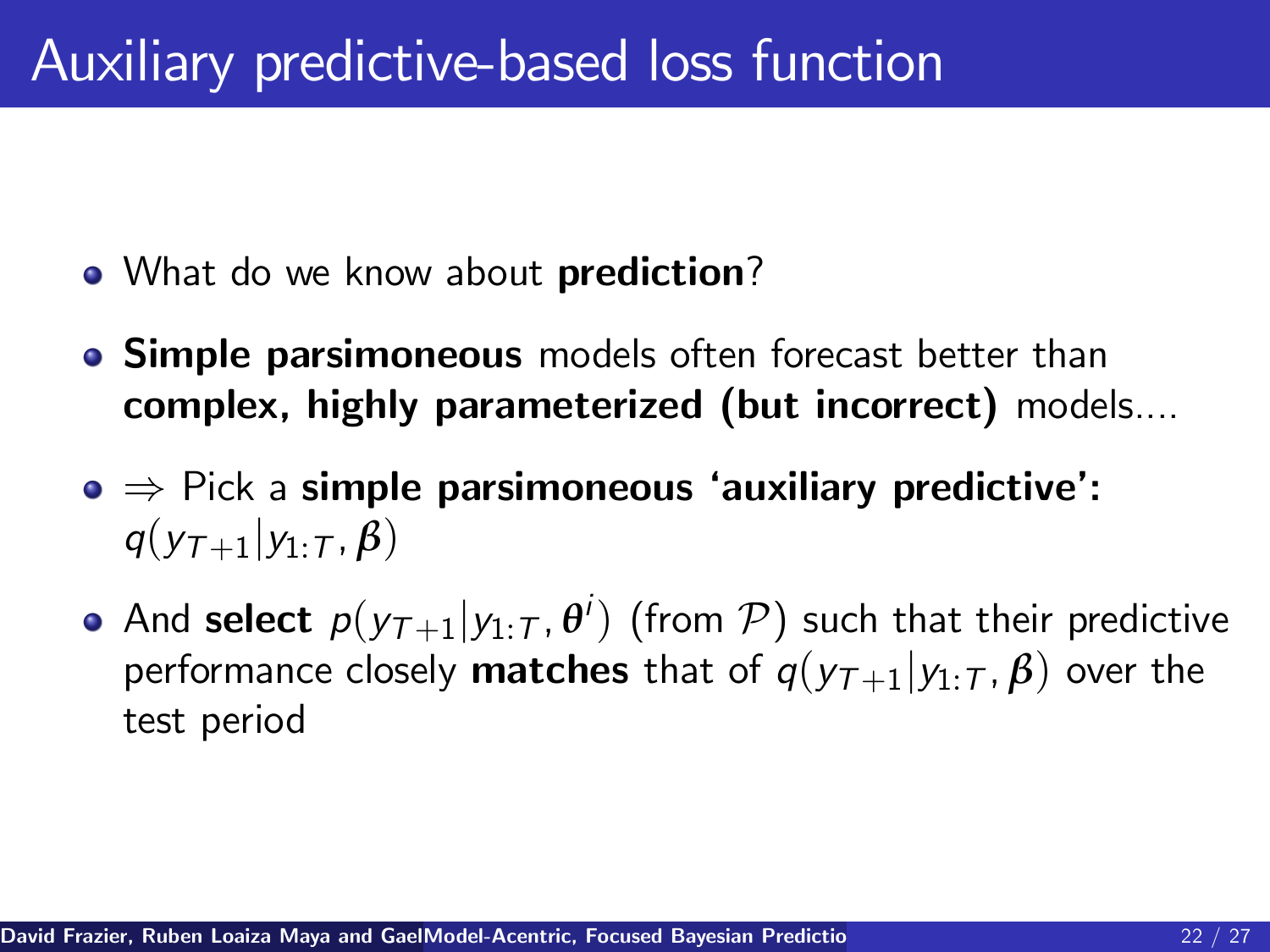# Auxiliary predictive-based loss function

i.e. **select**  $p(y_{\mathcal{T}+1}|y_{1:\mathcal{T}}, \theta^i)$  such that:

$$
\frac{1}{n}\sum_{i=0}^{n-1} \left| p(y_{(\tau+i)+1}|y_{1:(\tau+i)},\theta^i) - q(y_{(\tau+i)+1}|y_{1:(\tau+i)},\widehat{\beta}) \right|
$$

- < the lowest (*α*%, say) quantile
- i.e. such that **loss** (defined by this predictive difference) is **small**
- Choose  $q(y_{T+1}|y_{1:T}, \beta)$  to be a **generalized autoregressive** conditionally heteroscedastic (GARCH) model
	- $\bullet$  with Student t errors (work-horse of empirical finance)
	- with normal errors (expected to be a poorer 'benchmark')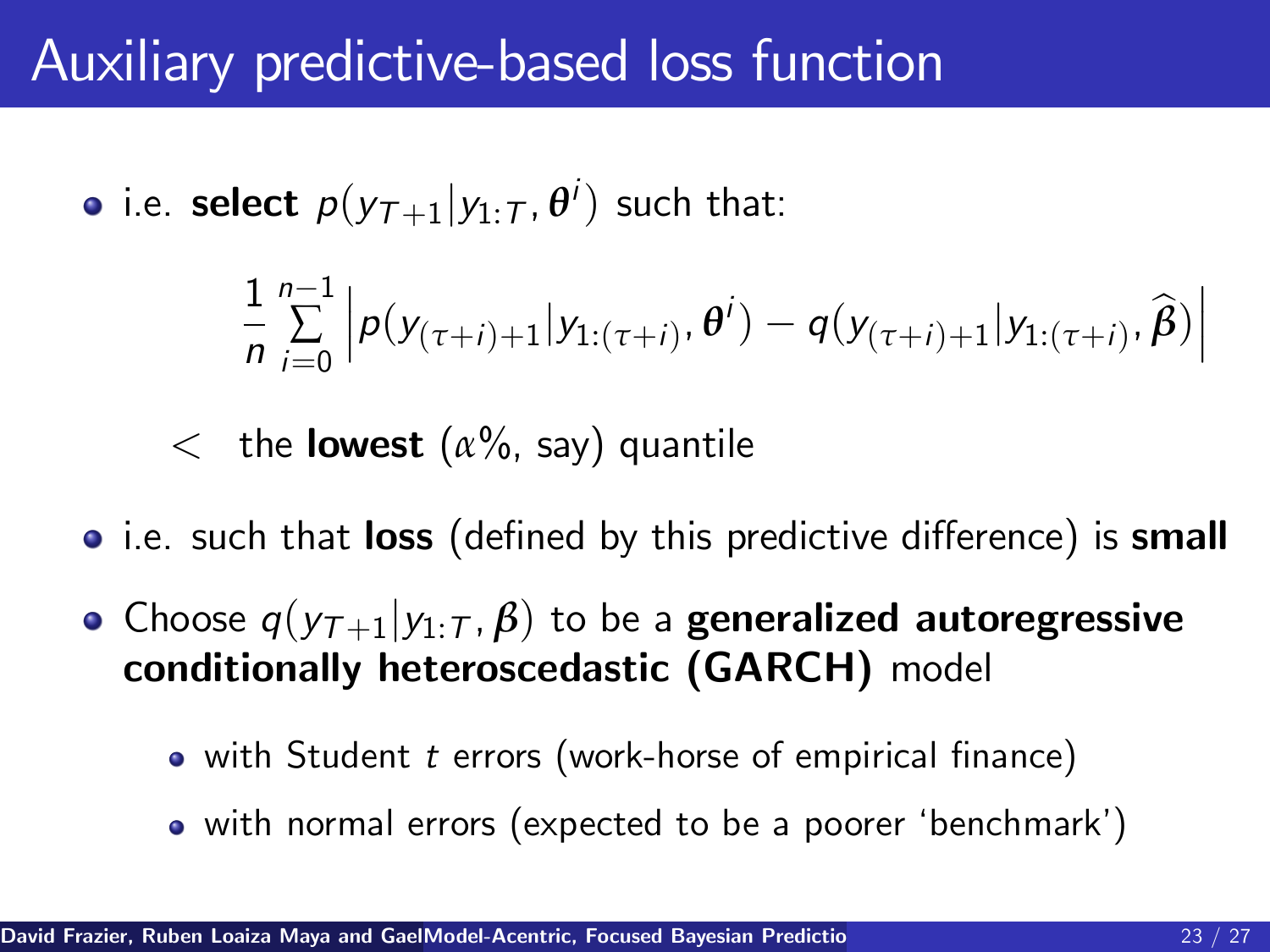# Numerical results

- For each of the 5 posteriors:
- Estimate:  $E_{\varepsilon_n}[P|y_{1:T}] = \int_{\mathcal{P}} P d\Pi_{\varepsilon_n}[P|y_{1:T}]$
- $\bullet$  by taking the sample average of the selected P
- Roll the whole process forward (with expanding  $T$ )
- Compute, over 200 (truely) out-of-sample periods:
- Median:
	- log scores; CRPS scores; tail-weighted CRPS scores
- Compare with results for exact (MCMC) mis-specified:  $p(y_{\tau+1}|y_1;\tau)$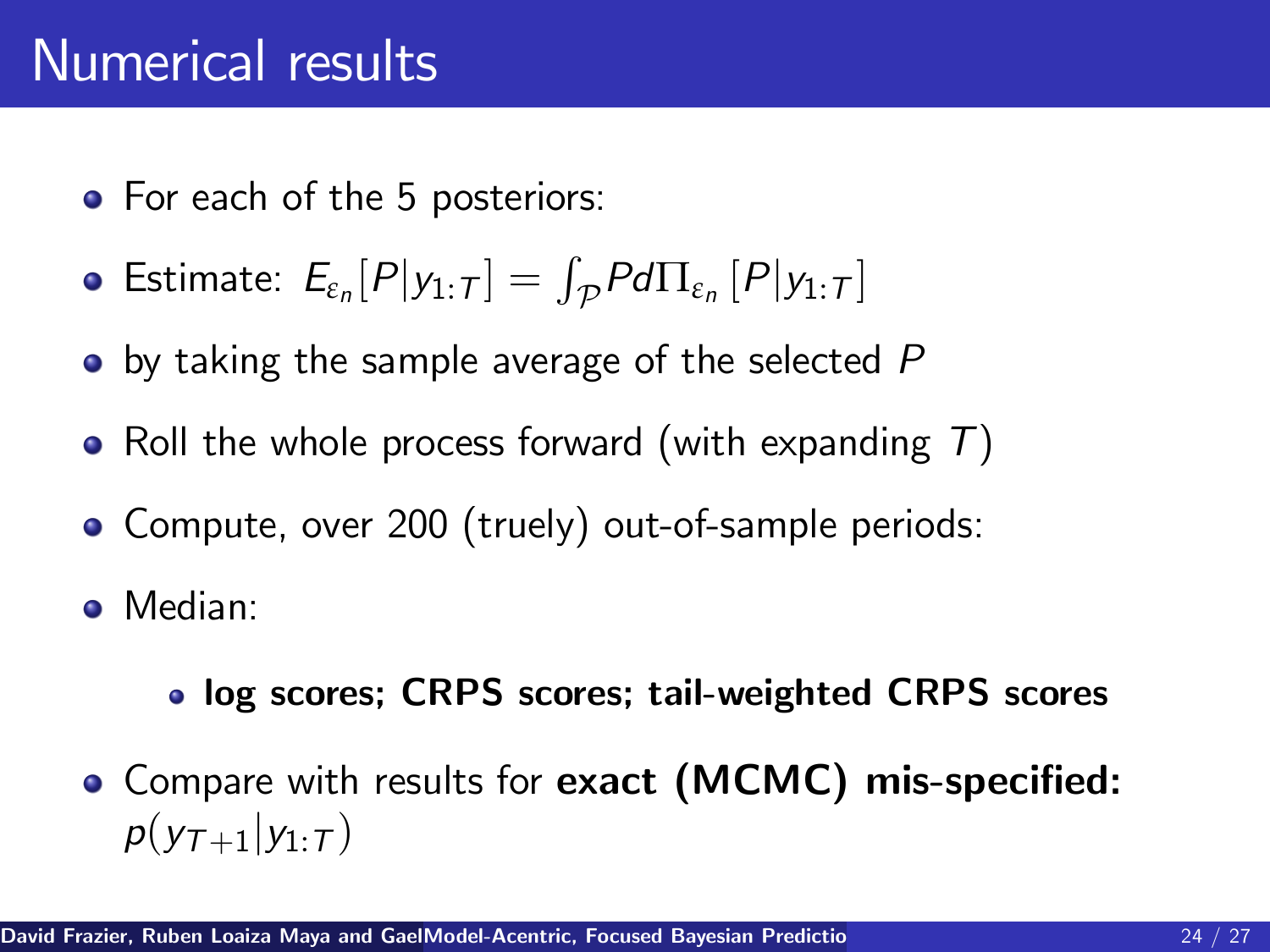# Numerical results

- The loss function based on matching the Student t GARCH (auxiliary) predictive yields the most accurate predictive according to all measures of predictive accuracy
- The loss function based on the (raw) CRPS score is second best - according to all measures of predictive accuracy
- **•** The loss function based on matching the normal GARCH (auxiliary) predictive does not - as anticipated - perform well
- The exact but mis-specified predictive is beaten by FBP in all cases.....
- So we are gaining in terms of predictive accuracy via FBP
- Numerical results influenced (however) by simulation error (in **MCMC** and the **particle filtering** used to produce  $\widehat{P}$ )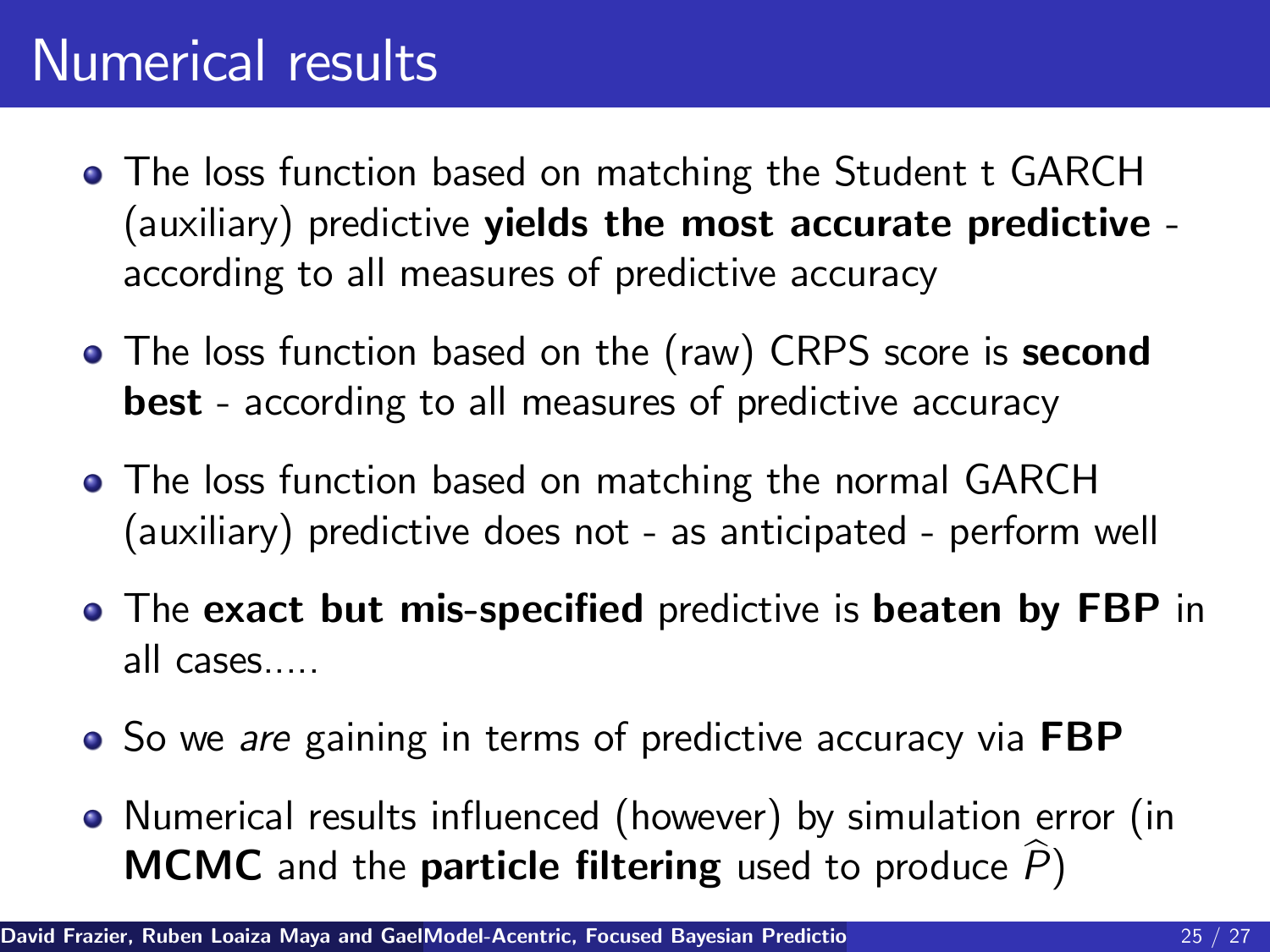# Illustrative Example 2: No Simulation Error

- True model  $(F)$ : Gaussian  $AR(4)$  with stochastic volatility
- **Predictive class**  $(P_{\theta} \in \mathcal{P})$ : Gaussian  $AR(1)$  with constant volatility
- Exact (misspecified)  $p(y_{T+1}|y_{1:T})$  has **closed-form**
- As does P*<sup>θ</sup>*
- $\bullet \Rightarrow$  has enabled large values for:
	- Draws from  $\Pi[P]$  (50,000)
	- Test period,  $n(5000 +)$
	- Out-of-sample evaluations (5000)
- Very clear (and significant) ranking of CRPS-based FBP over exact (mis-specified) Bayes
- According to (the mean of) all three out-of-sample scores